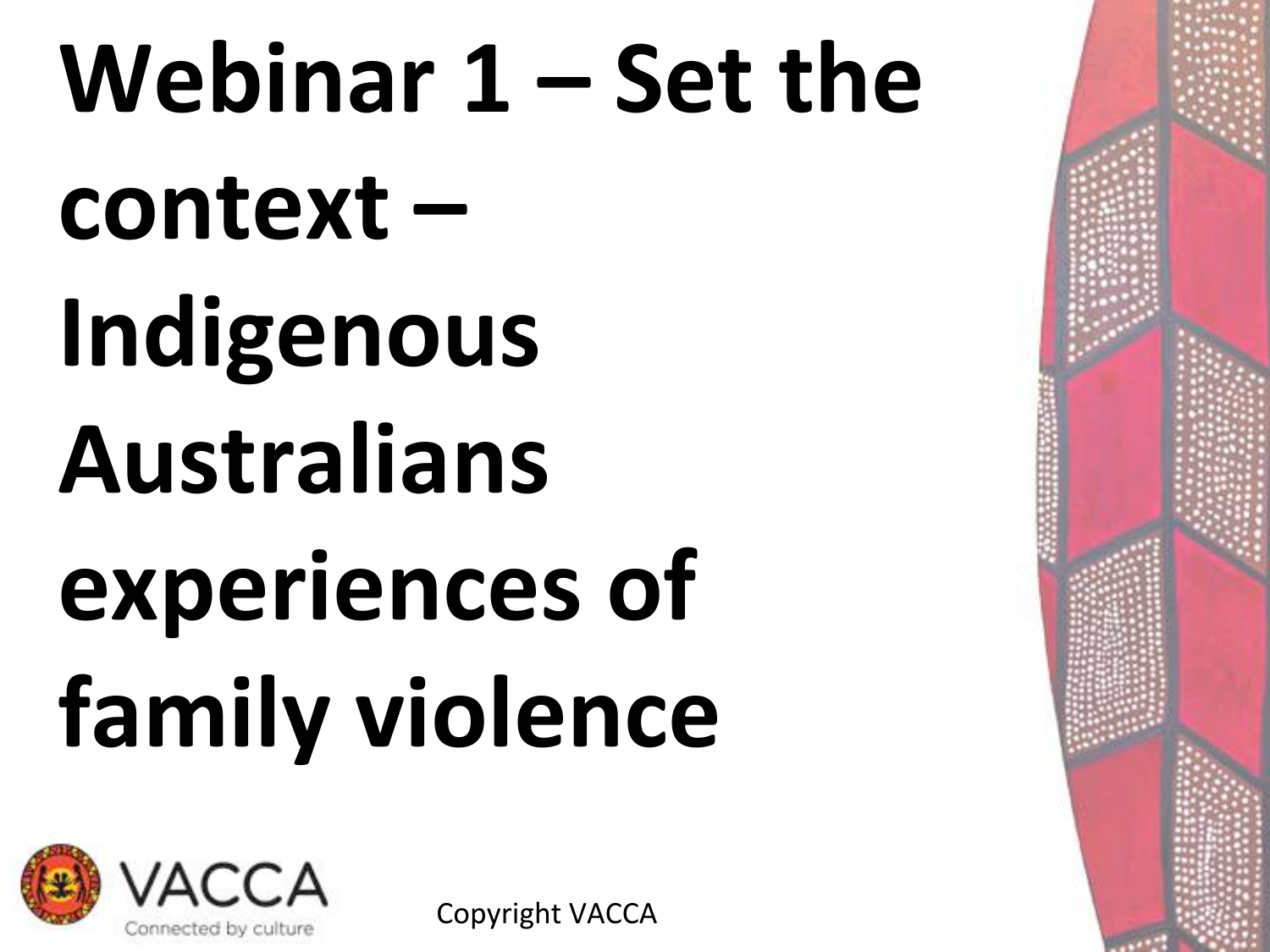# **Family Violence Webinar Series**

**Webinar 1** - Set the Context - Indigenous Australians' experiences of family violence

#### Webinar 2 -18 April, 2.30-4.30pm (NSW time): Effective family violence risk assessment with Indigenous families.

Case management fundamentals for working with Indigenous families in the context of family violence Part 1: risk assessment how to assess risk. With a focus on how VACCA does this.

#### Webinar 3 - 1 May, 2.30-4.30pm (NSW time): Effective family violence safety planning with Indigenous families.

Case management fundamentals for working with Indigenous families in the context of family violence Part 2: safety planning how to develop, implement and monitor safety plans. With a focus on how VACCA does this.



onnected by culture

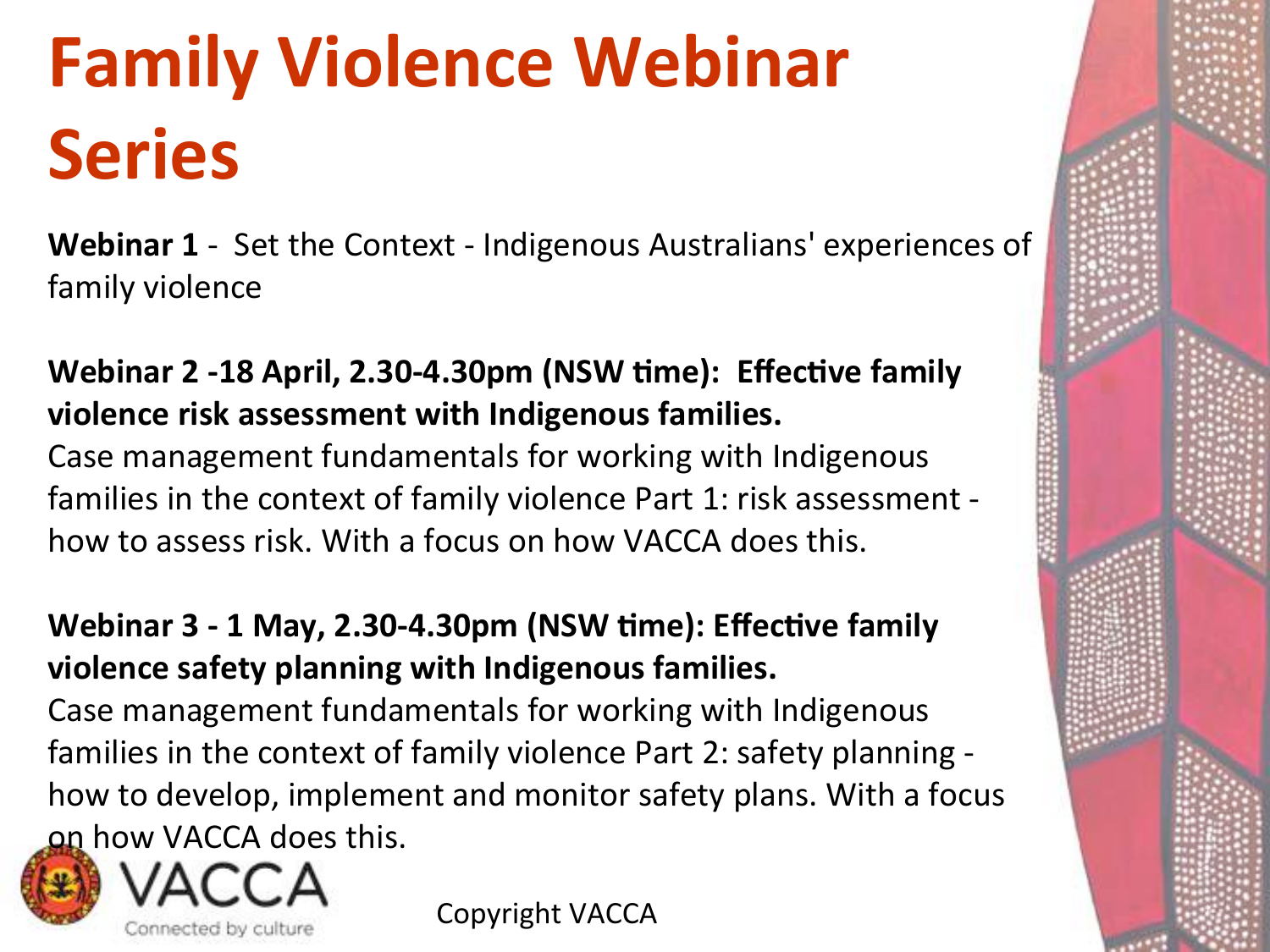# Webinar 1 – Set the context – **Indigenous Australians experiences of family violence**

Structure for each session based on the above will be based on the following format:

- 1- Welcome and introduce presenter (5min)
- 2- Purpose of the session (5 min)
- 3- Presentation on the topic (1.15 min)
- 4- Questions and discussion (30 min)
- 5- Close and reminder re next webinar (5 min)



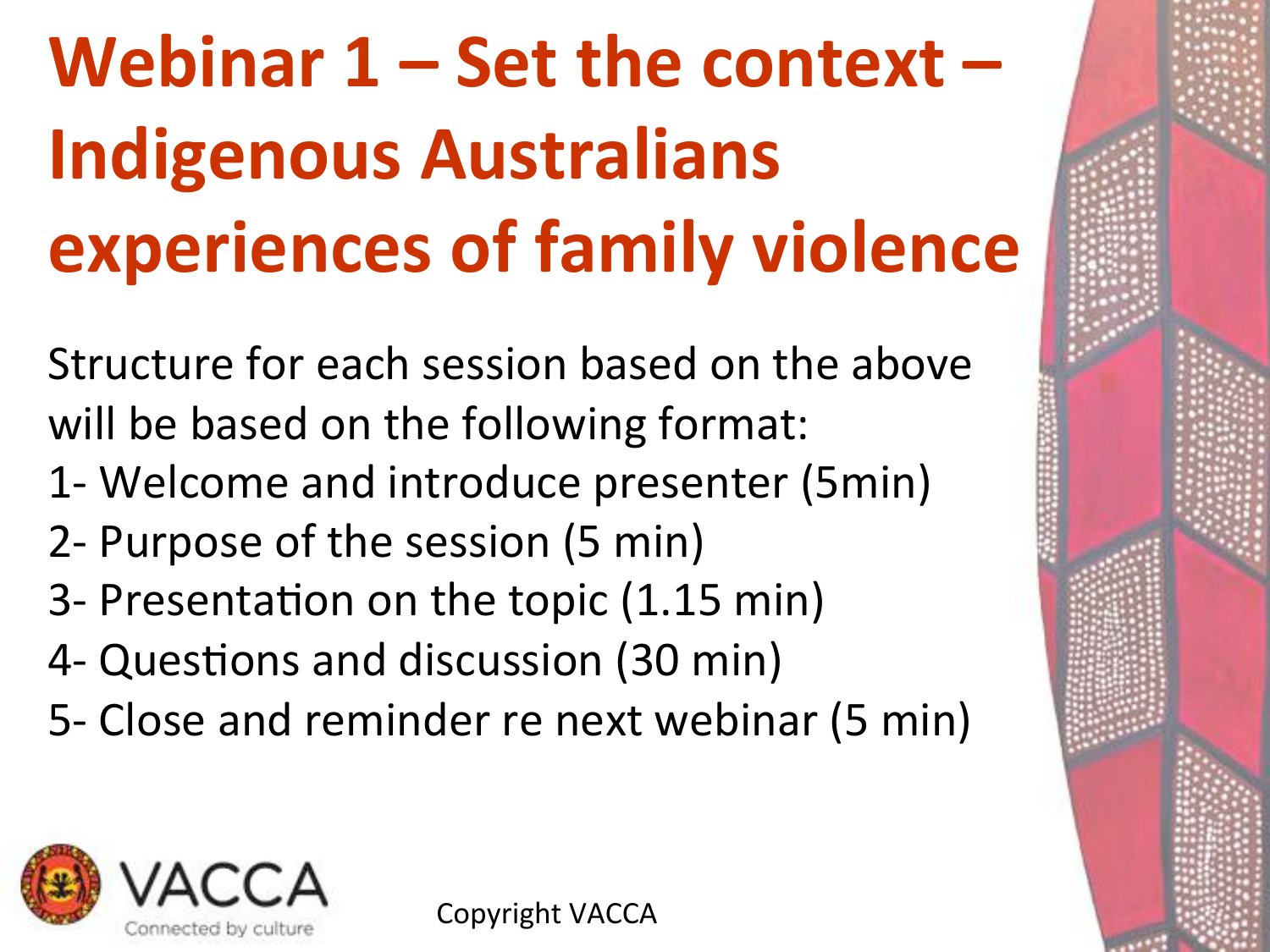# **Today's Webinar Topics**

1. Review Australian history to identify the context of Aboriginal family violence today

2. Defining Aboriginal family violence

3. VACCA's approach to working with Aboriginal family violence 



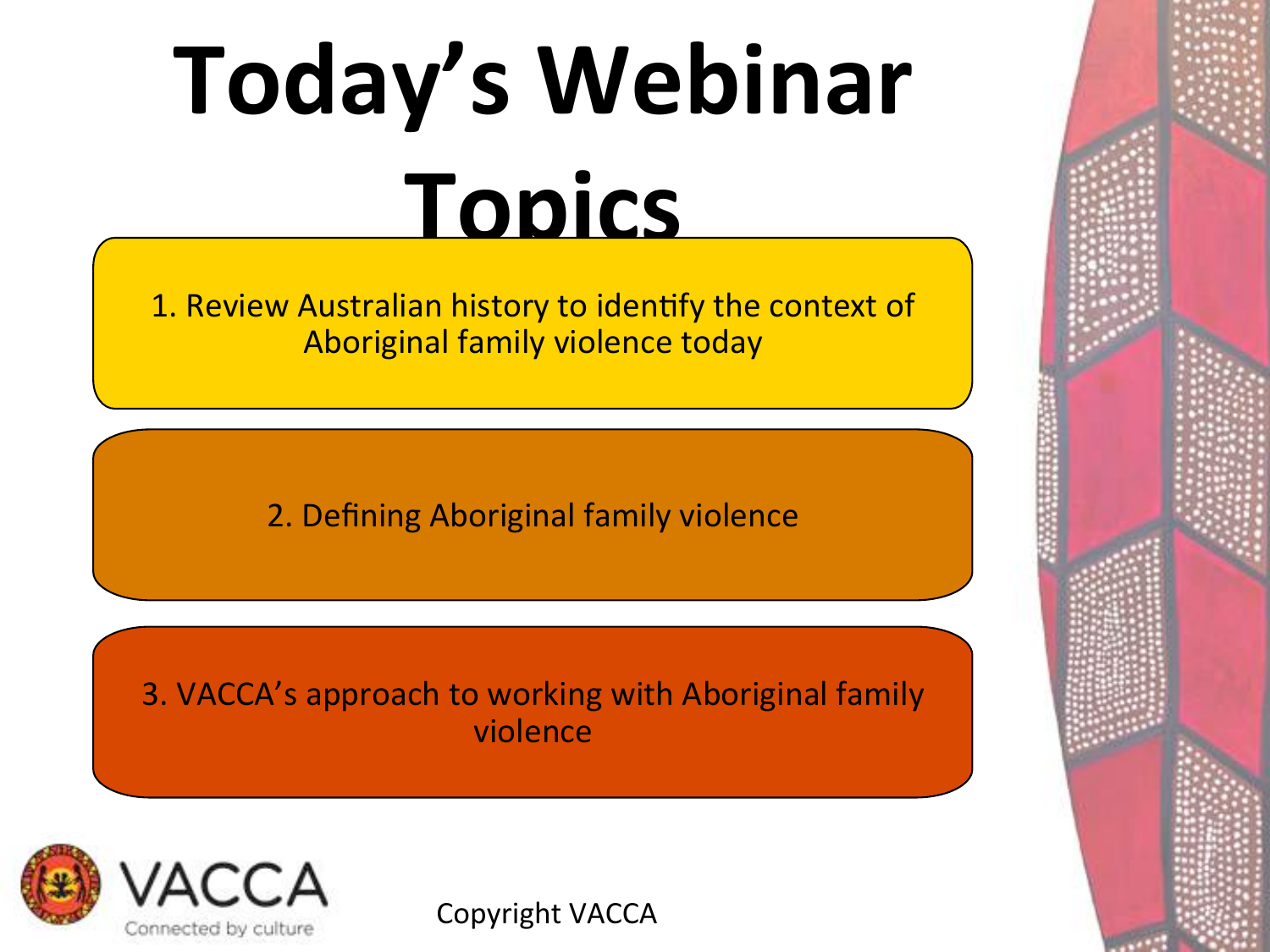## Purpose of today's webinar

The purpose of todays webinar is to set the Context - Indigenous Australians' experiences of family violence, defining Aboriginal family violence and the impact of past policies and practices and what this means when working with children and families who have experienced or are experiencing family violence. With a focus on VACCA's approach the webinar will provide you with the opportunity and space to reflect on your current practice and how you may do thing differently. 

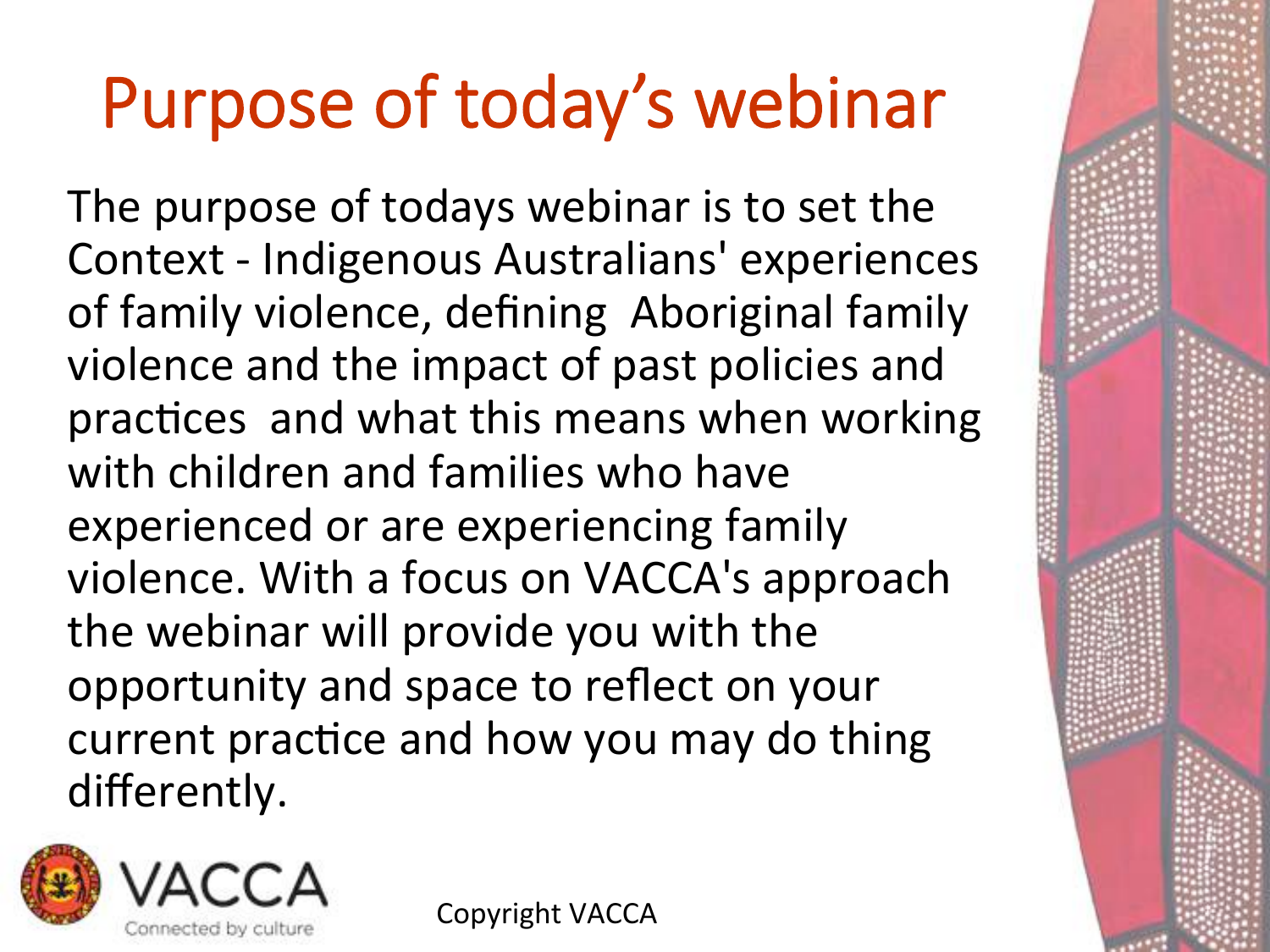#### Cultural competence continuum



Characterised by: intentional attitudes, policies and practices that are destructive to cultures and consequently to individuals within the culture

Characterised by: lack of capacity to help minority clients or communities due to extremely biased beliefs and a paternal attitude toward those not of a mainstream culture

Characterised by: the belief that service or helping approaches traditionally used by the dominant culture are universally applicable regardless of race or culture. These services ignore cultural strengths and encourage assimilation

Characterised by: the desire to deliver quality services and a commitment to diversity indicated by hiring minority staff, initiating training and recruiting minority members for agency leadership but lacking information on how to maximise these capacities. This level of competence can

Characterised by: acceptance and respect for difference continuing selfassessment. careful attention to the dynamics of difference. continuous expansion of knowledge and resources. and adaptation of services to better meet the needs of diverse populations

Characterised by: holding culture in high esteem; seeking to add to knowledge base of culturally competent practice by conducting research, influencing approaches to care and improving relations between cultures: promotes selfdetermination

Copyright VACCA<sup>lead</sup> to tokenism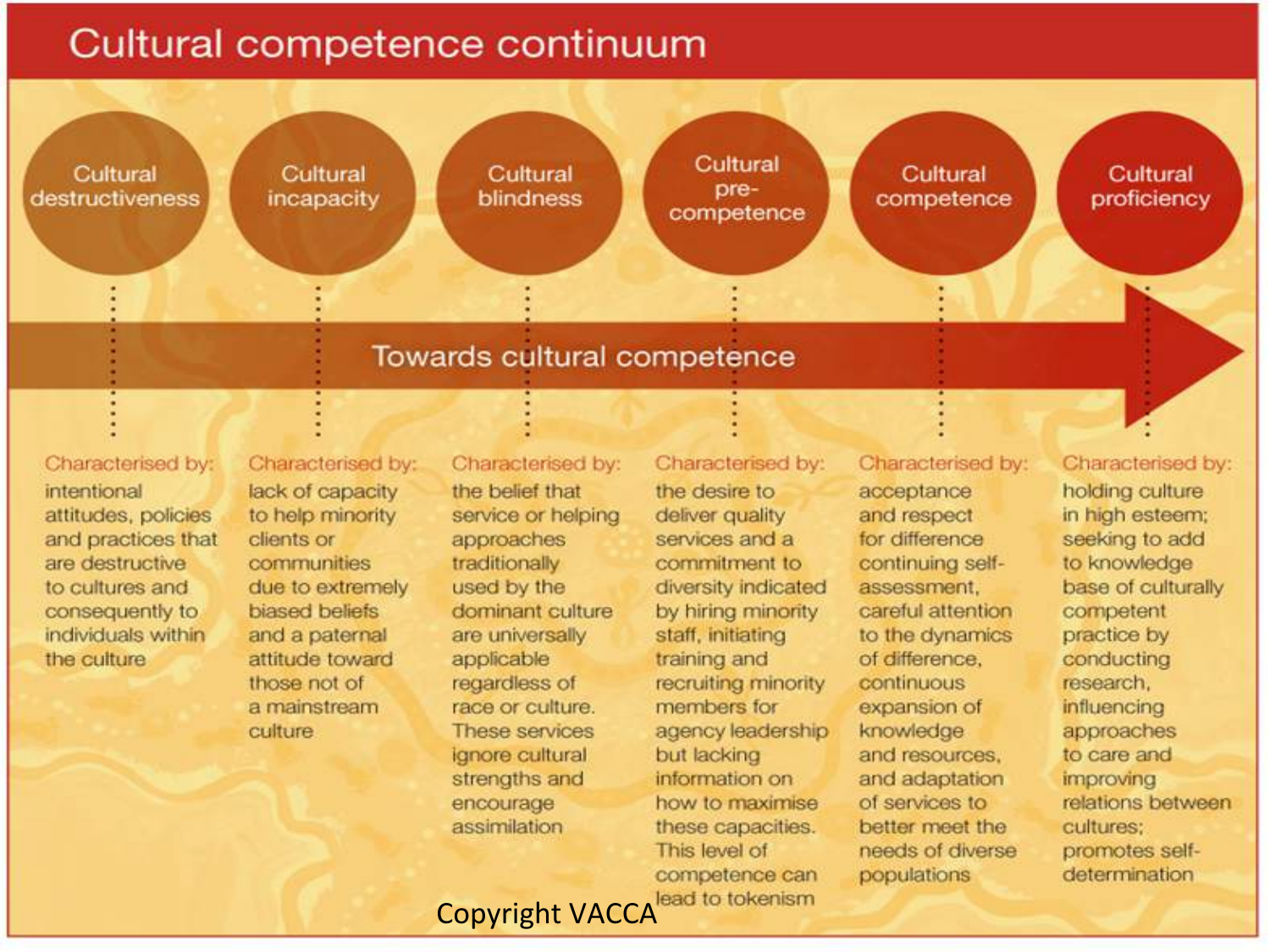### **Understanding the cornerstones of cultural competence**

VACCA has identified the following cornerstones of Aboriginal cultural competence:

- Commitment to social justice
- **Truth telling about Australian history**
- Understanding Aboriginal cultures
- Commitment to Aboriginal self-determination
- Working together to build respectful partnerships with Aboriginal organisations.



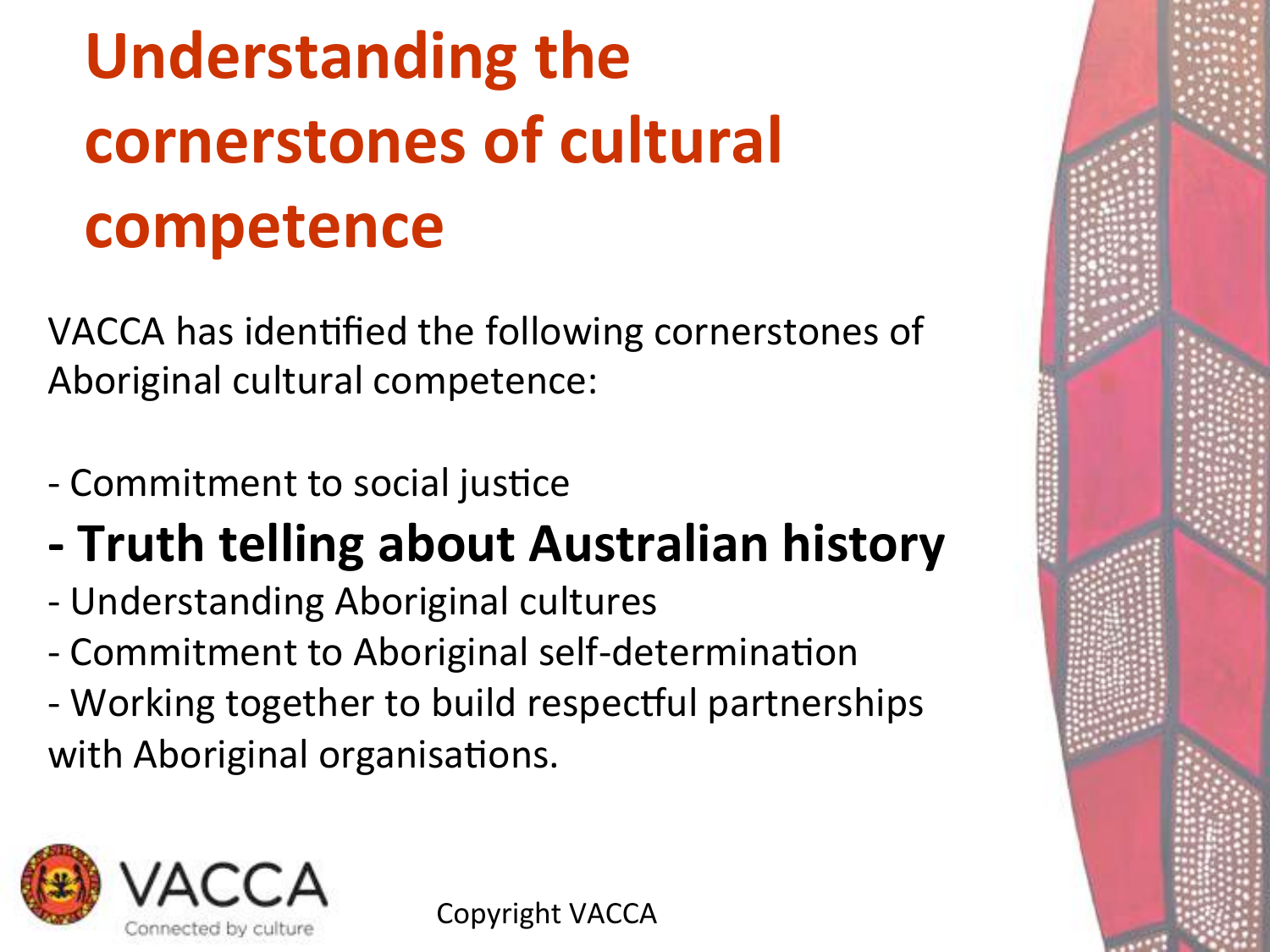# TOPIC 1

### Review Australian history to identify the context of Aboriginal family violence today



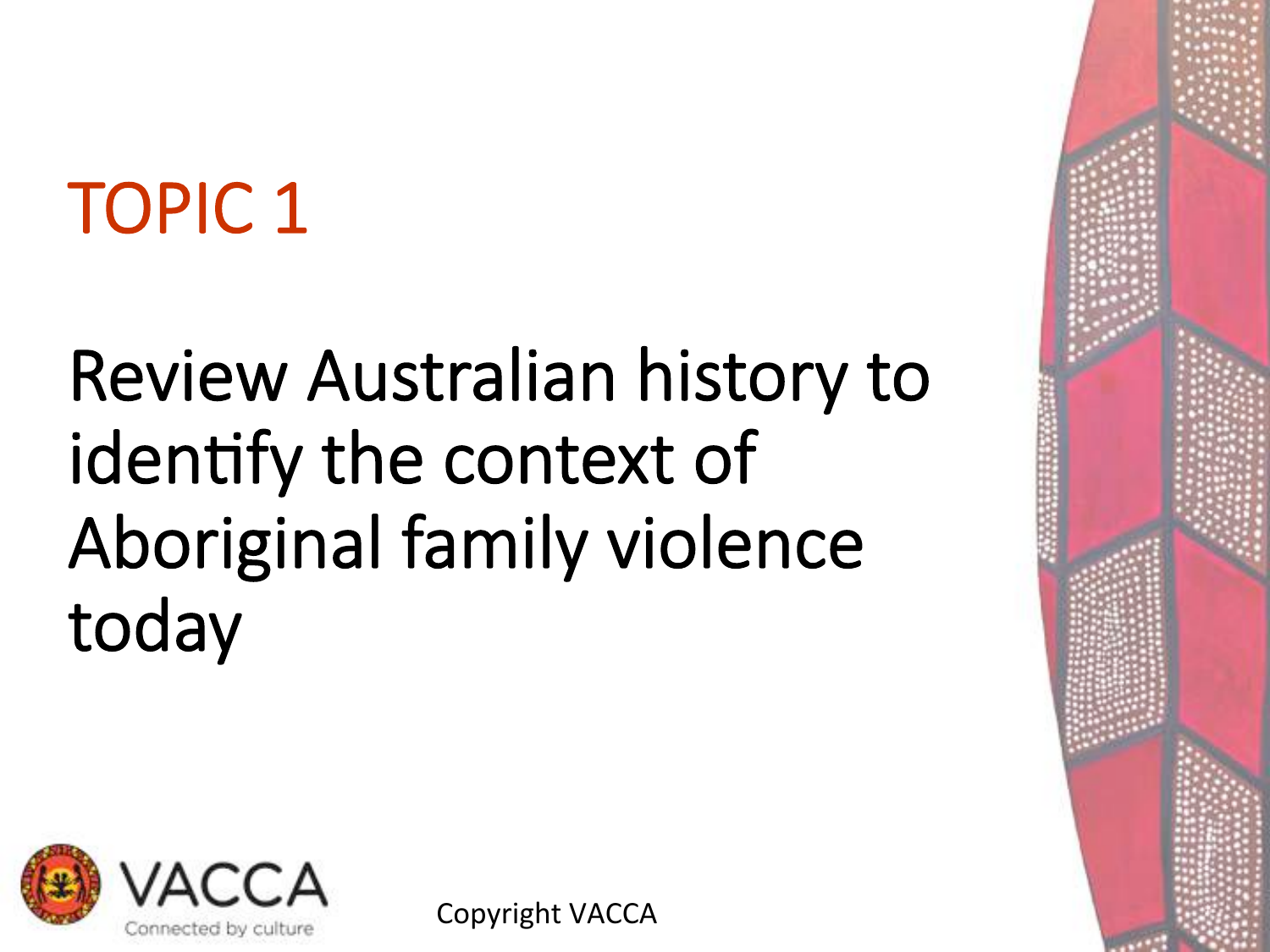#### **Aboriginal roles and responsibilities prior to colonisation**

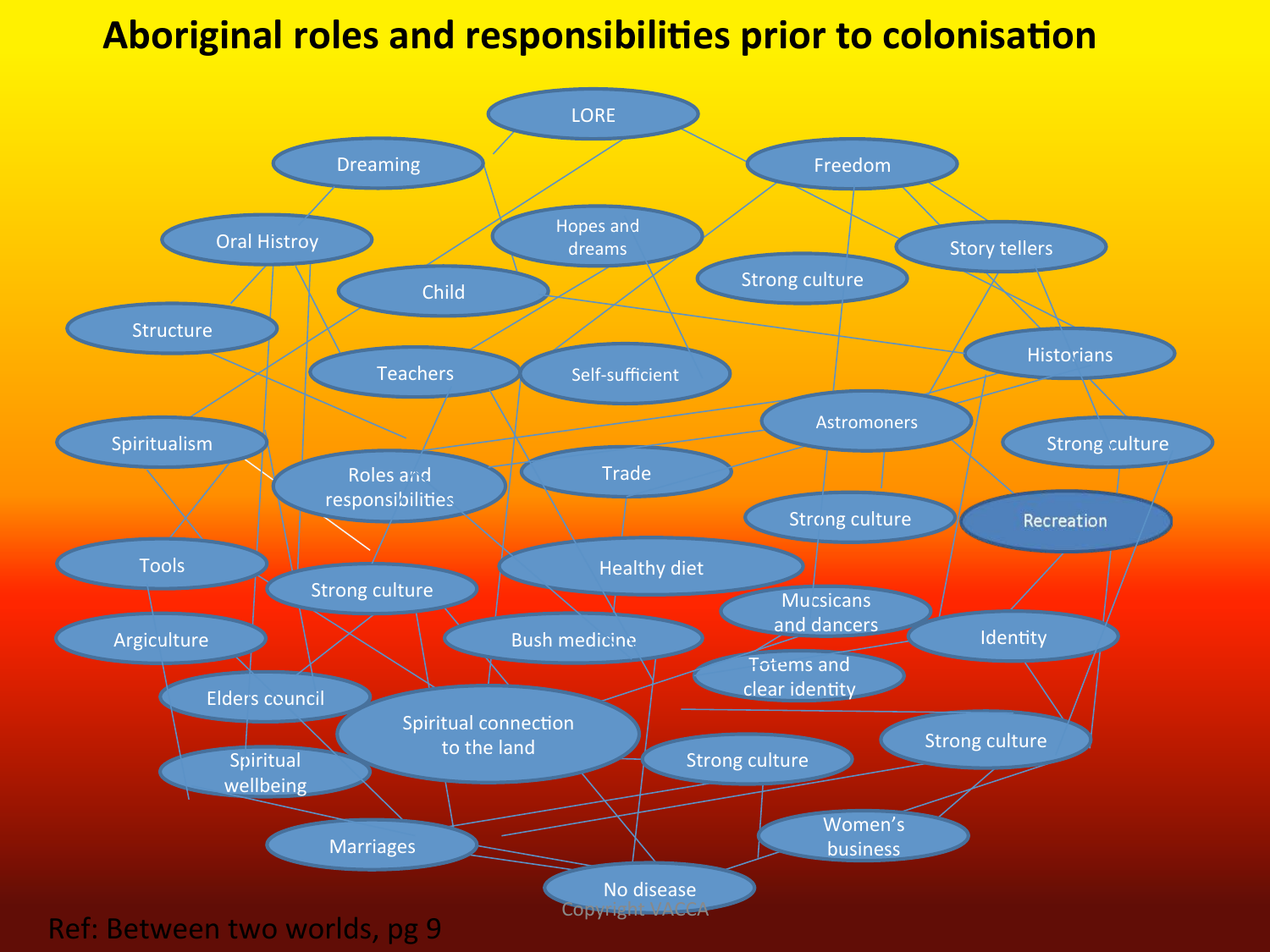#### **History and the context of family violence**

From an Aboriginal perspective, the cause's of family violence are located in the history and impacts of colonisation, structural inequalities, such as:

- Dispossession of land and traditional culture
- Breakdown of community kinship systems and lore
- Racism and marginalisation
- Economic exclusion and entrenched poverty
- Alcohol and other drug abuse
- The effects of initialisation and child removal polices
- Inherited grief and trauma
- Loss of traditional roles and status leading to higher rates of male perpetrators **CALCA**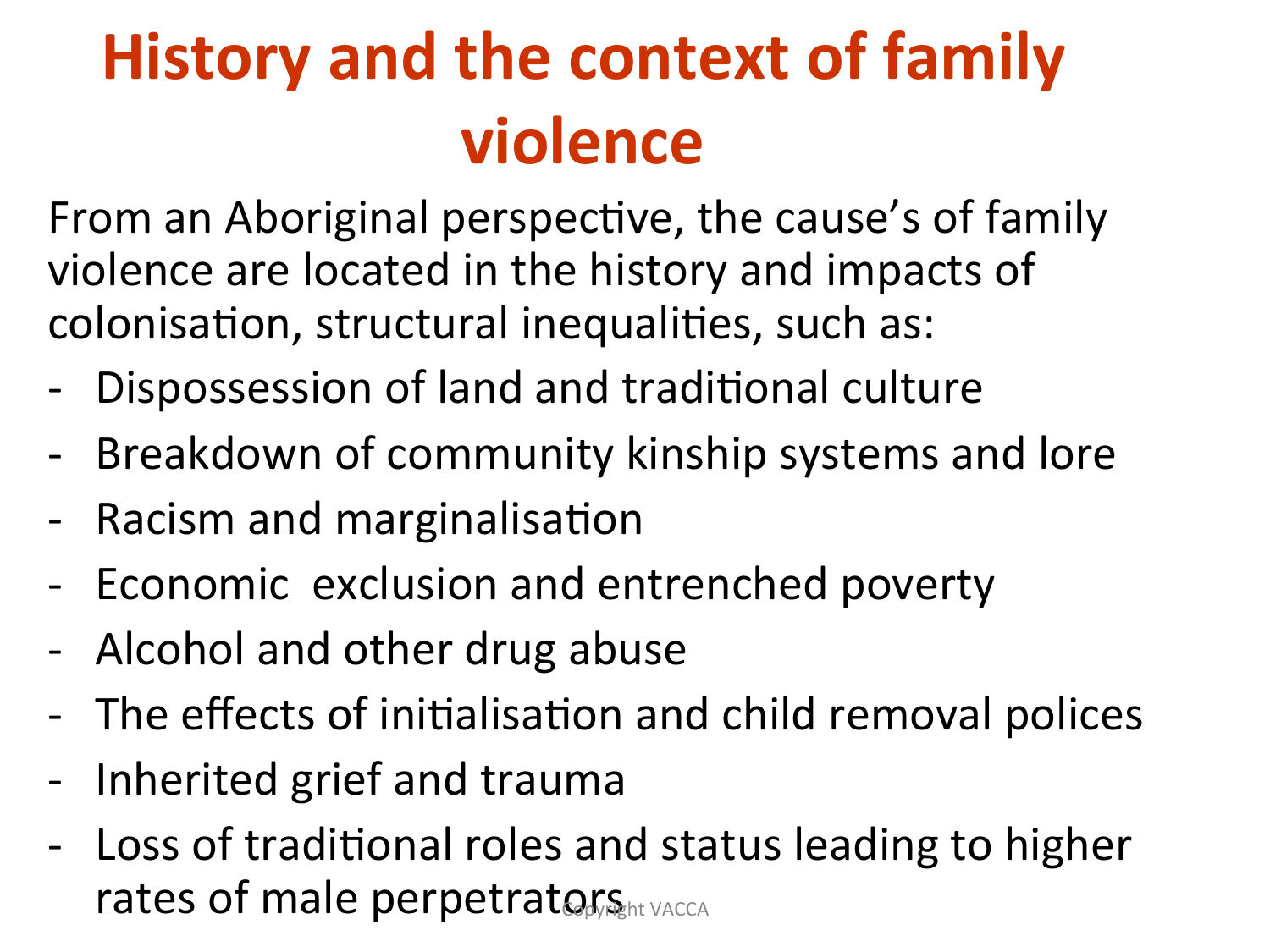#### **History and the context of family violence**

- Trauma affects development, particularly executive functioning skills like emotional regulation and inhibition which play a role in family violence
- High rates of violence are becoming normalised and passed onto children, thus repeating the cycle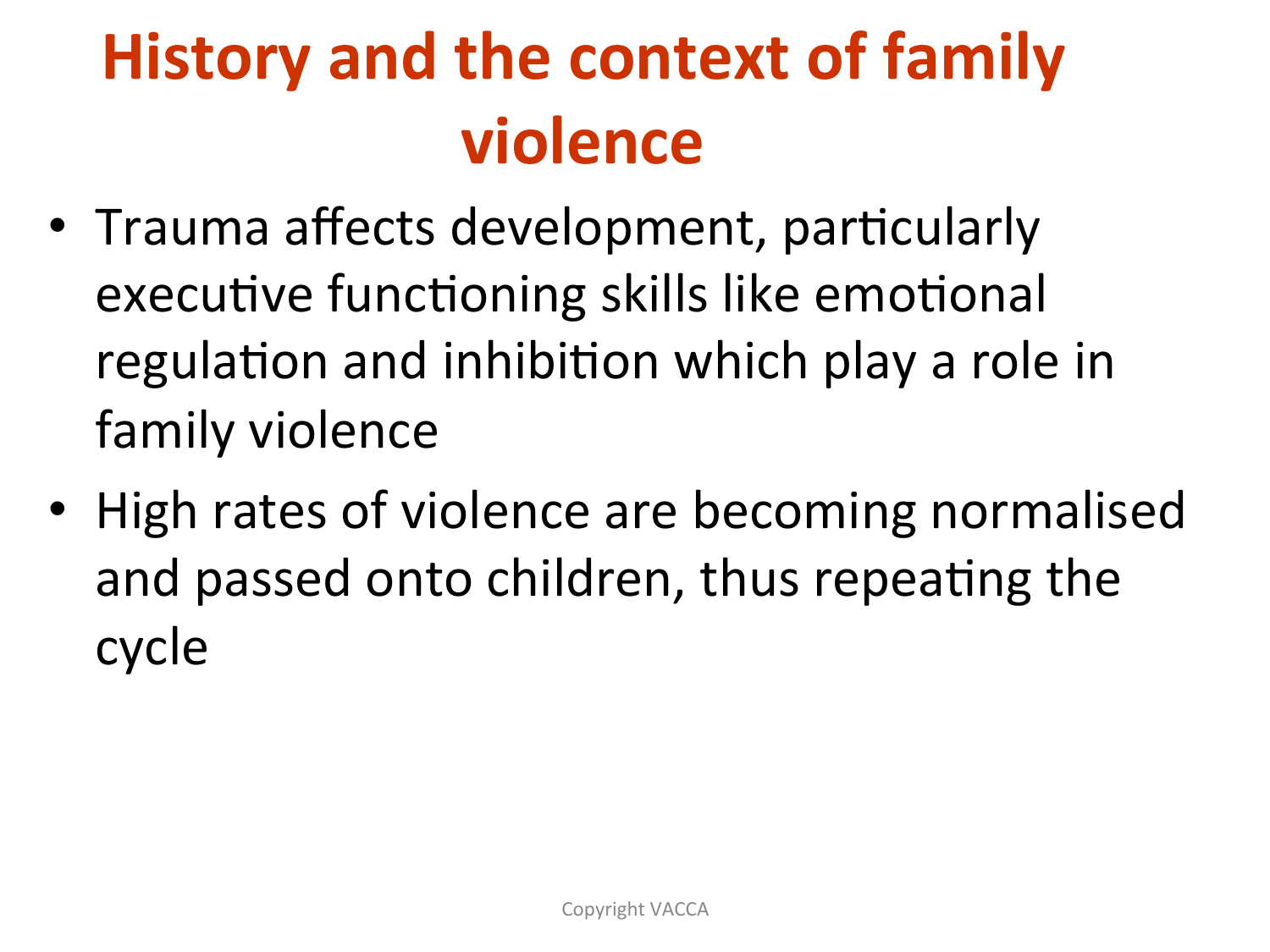#### **History and the context of family violence**  Lack of employment removal Suicide Child removal Poor physical and psychological health Homelessness

Lack of Education

Incarceration

**Intergenerational Trauma** 



Grief, loss and trauma Racism Isolation

Early Death Poverty Lack of financial skills Loss of traditional **culture and lifestyle** Feelings of<br>powerlessness Substance abuse Lack of parenting skills Abuse & neglect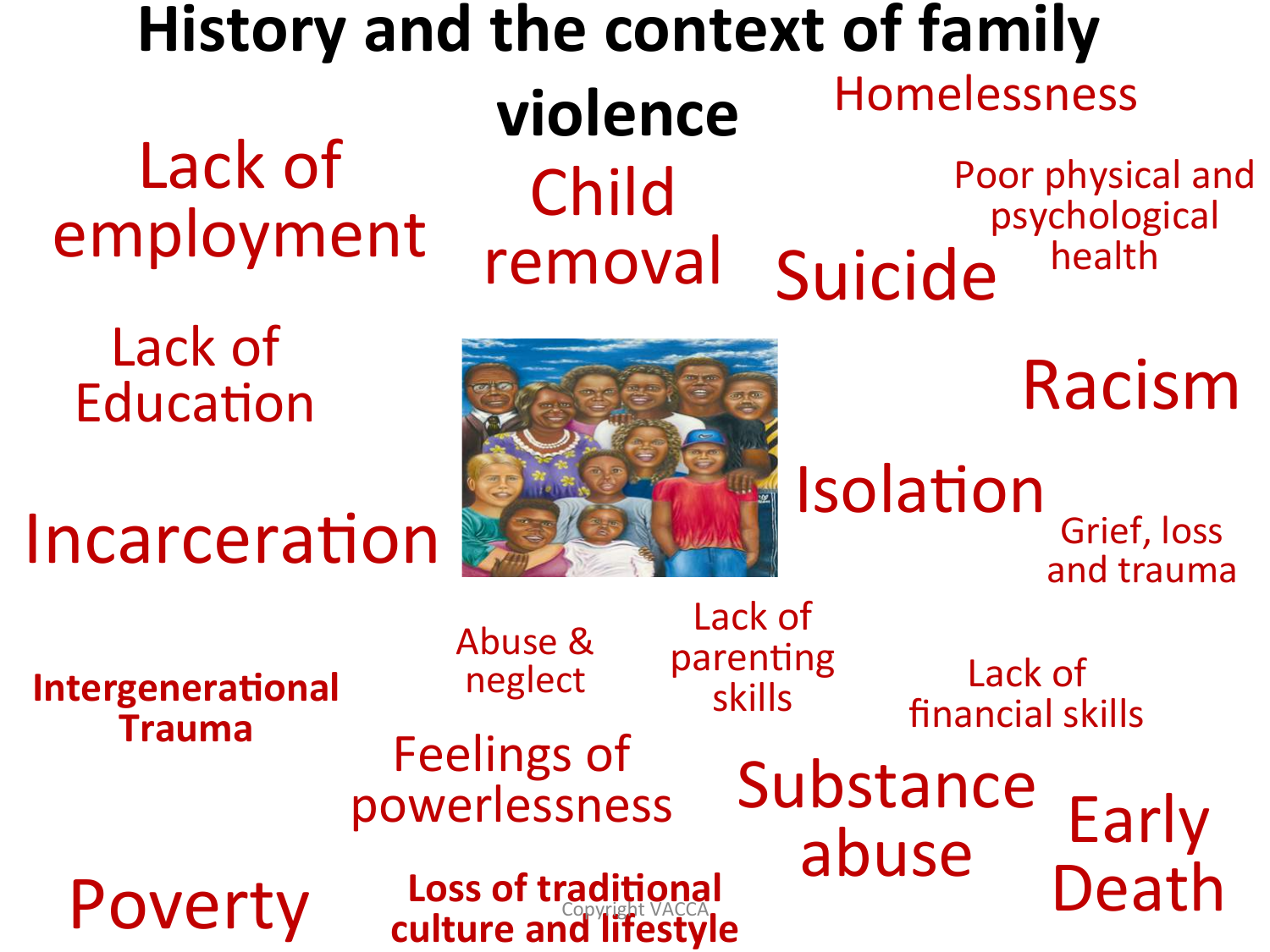

#### **Risks & Challenges experienced by Aboriginal women in seeking FV support**

Lateral violence

Experiences of racism and discrimination

Threats of violence from not only the partner but also his extended family

Isolation can also increase and women can become further disconnected from culture and family if they have to leave their area or their mob

The broad family connections that her partner may have, can deem many areas unsafe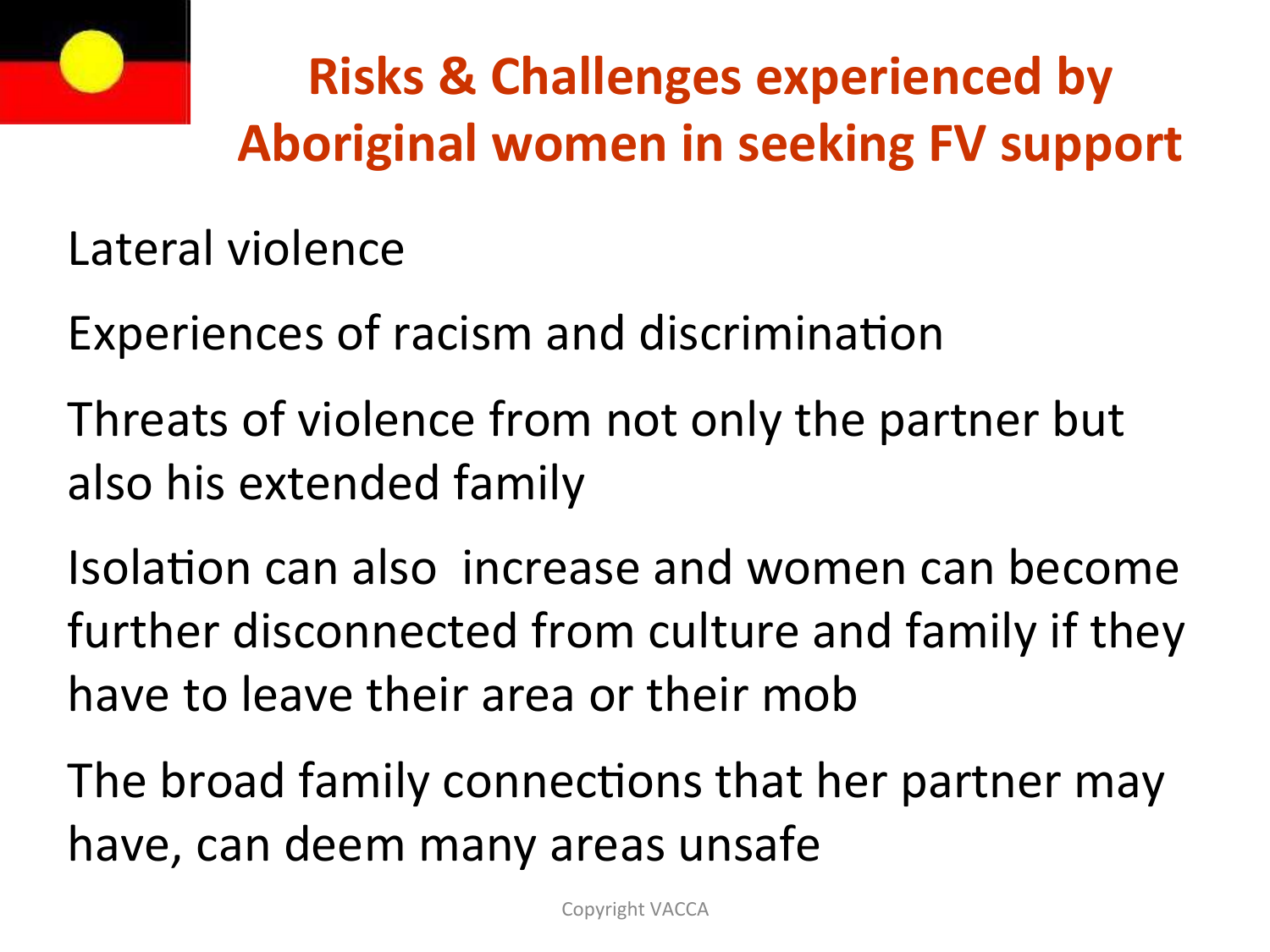#### **SELF REFLECTION POINT**

1. Do you see the impact of past policies and practices and a connection to family violence? 

2. How does what's happened in history have a direct impact on your practice in the family violence sector?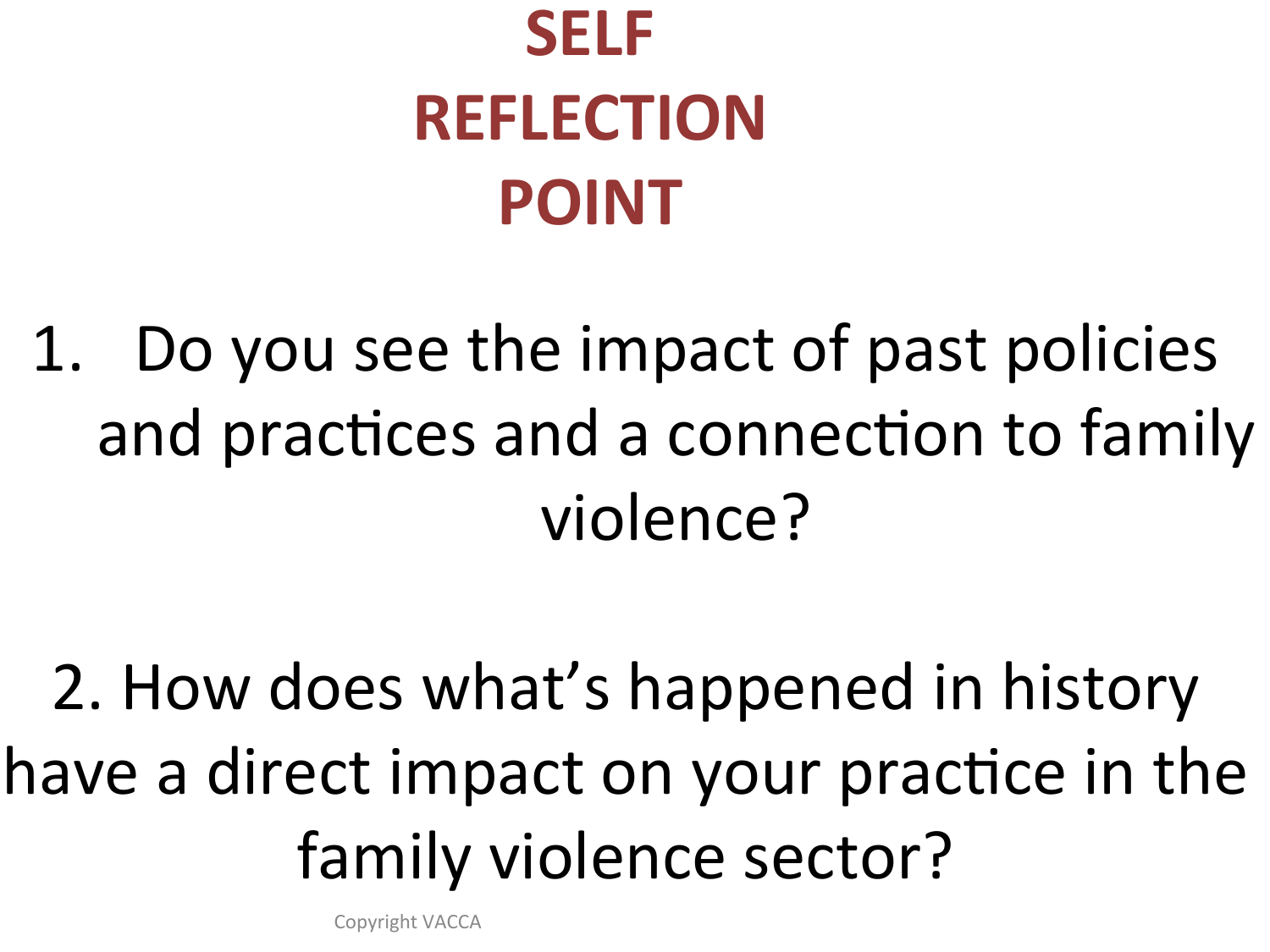#### Topic 2.

#### Defining Aboriginal family violence



**ref: The story of the healing foundation** 

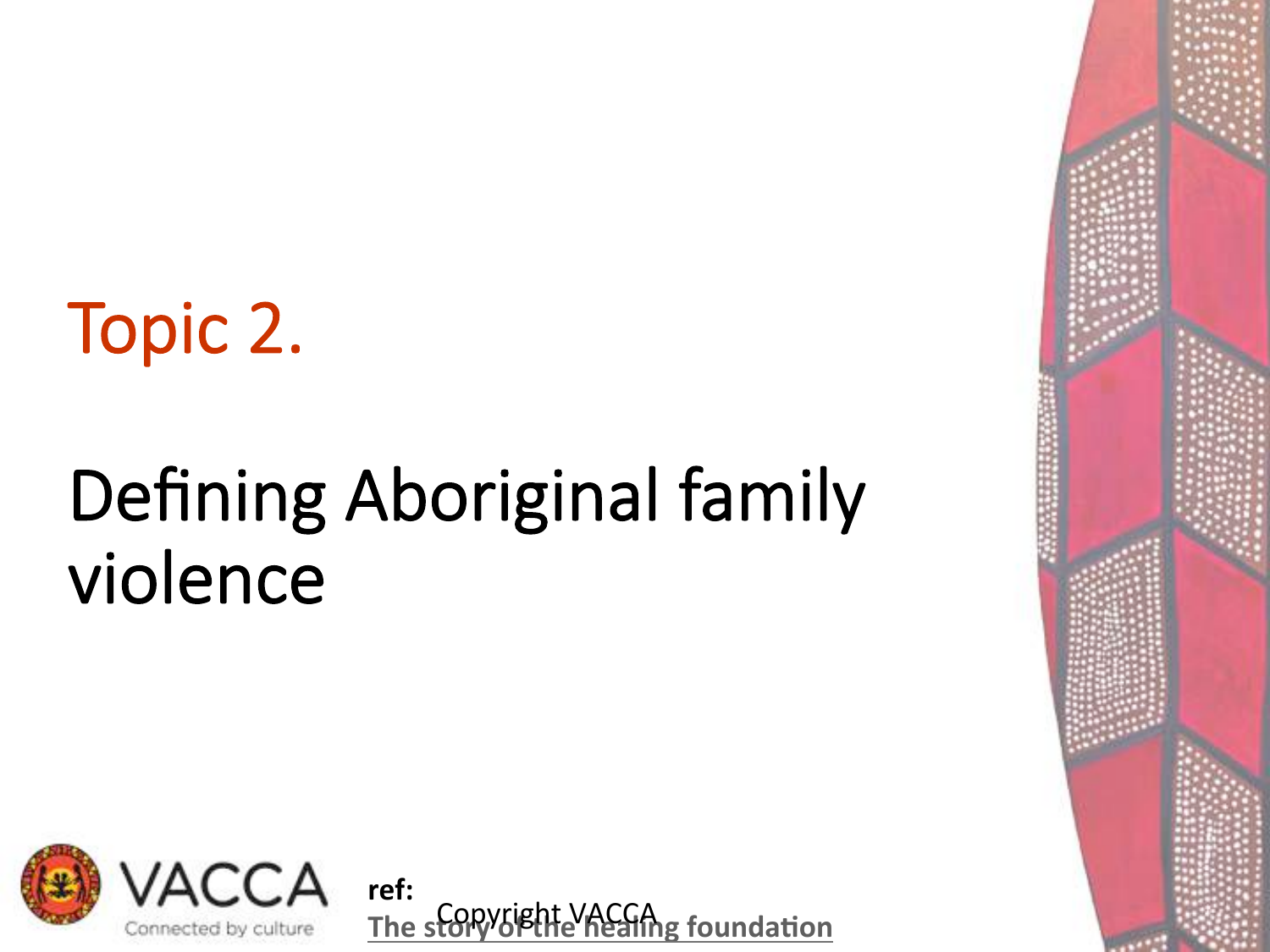# Definition of Aboriginal family violence vs mainstream

"An issue focused around a wide range of physical, emotional, sexual, social, spiritual, cultural, psychological and economic abuses that occur within families, intimate relationships, extended families, kinship networks and communities. It extends to one-on-one fighting, abuse of Indigenous community workers as well as self-harm, injury and suicide. "

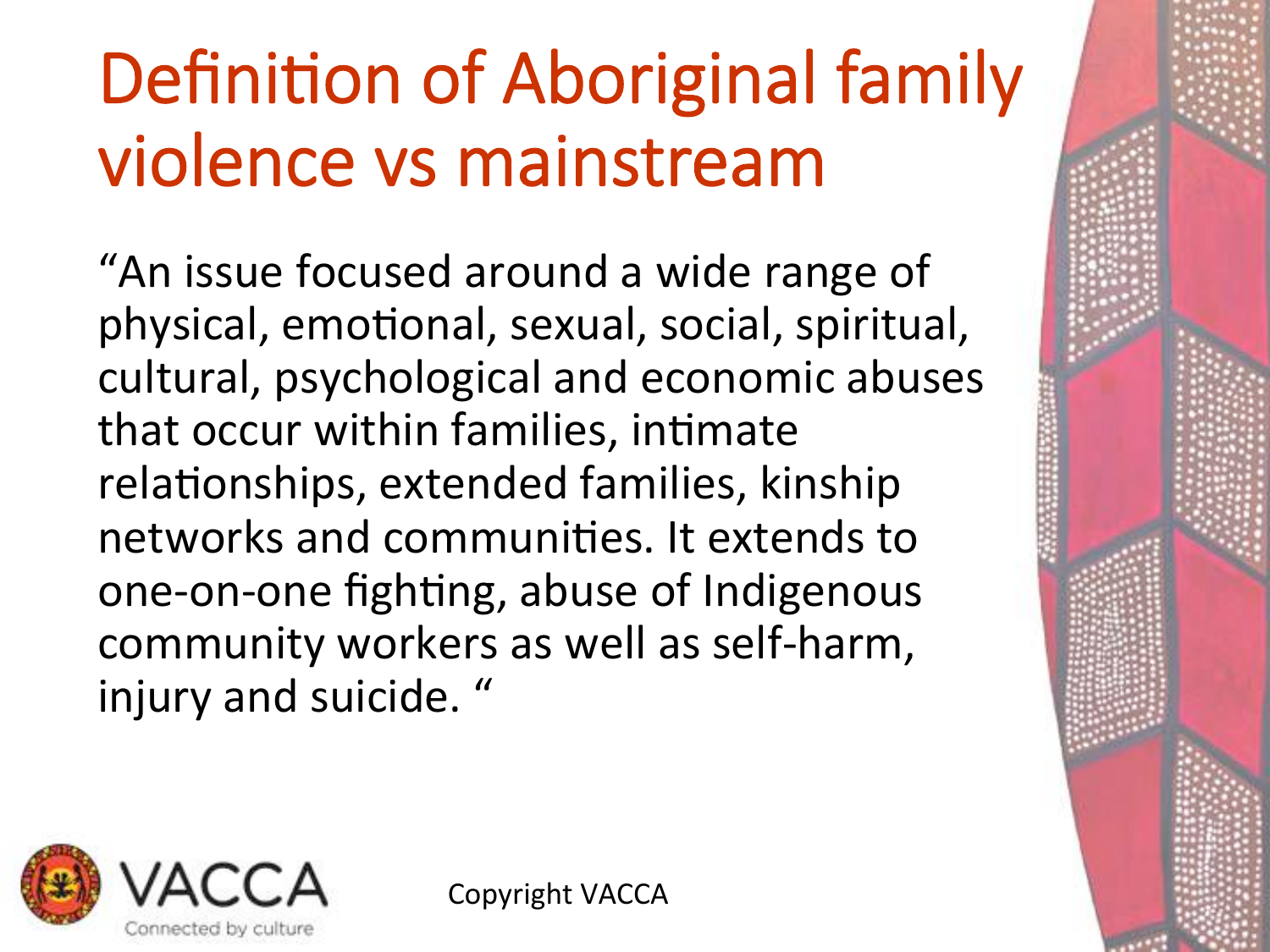# Definition of Aboriginal family violence vs mainstream

• The task force further believes that family violence includes:

Inter-generational violence and abuse and recognises all victims, whether they are affected directly or indirectly;

Perpetrators and victims of family violence can include parents, uncles, aunties, (step) children, (step) siblings, cousins, grandparents, in-laws and distant relatives

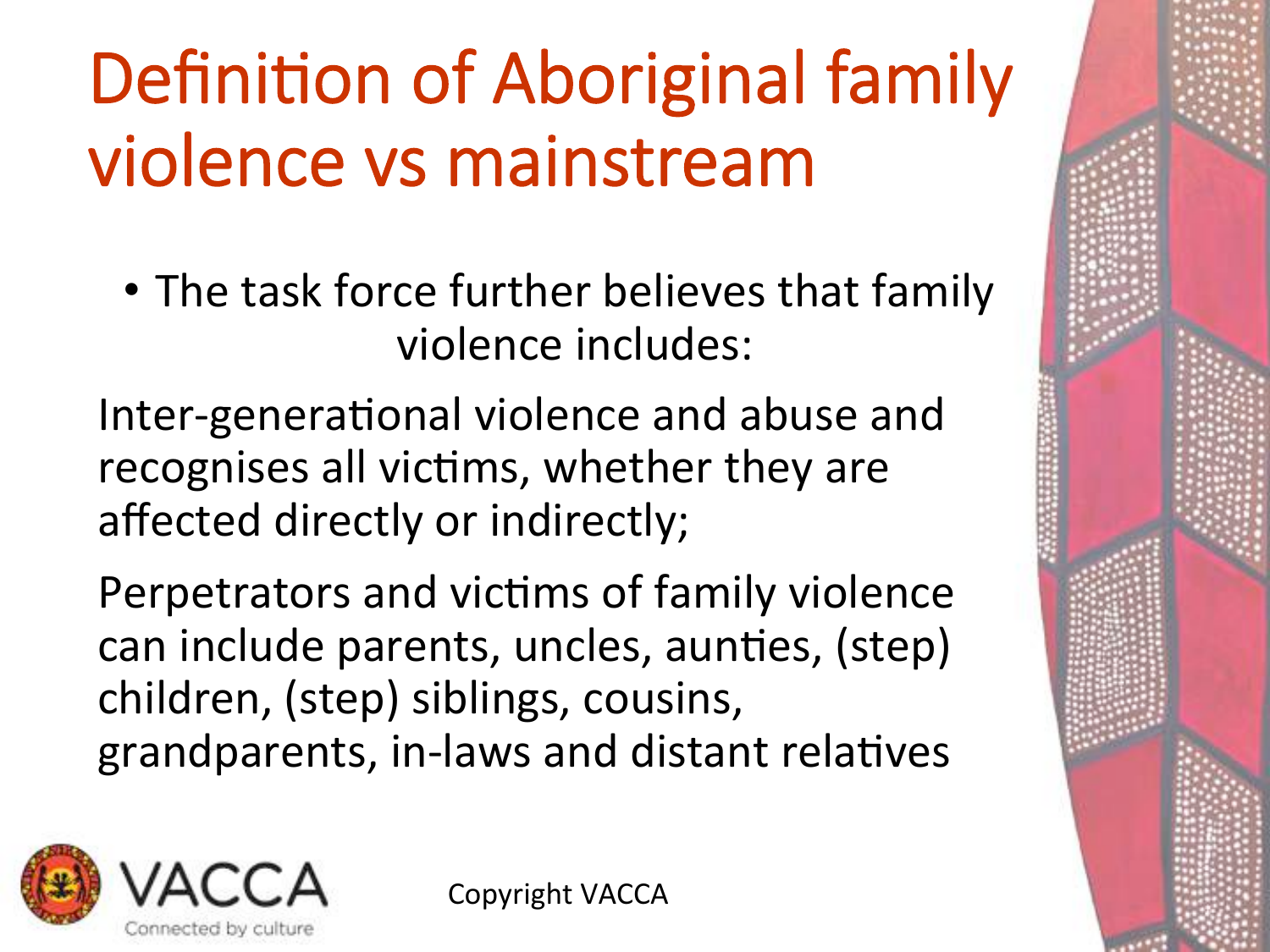# Definition of Aboriginal family violence vs mainstream

- An individual can be a perpetrator and a victim at the same time in a family situation

- It includes Elder abuse

- It encompasses a range of acts that are criminal under the crimes act 1958 and noncriminal acts such as emotional abuse and economic abuse is a criminal act under state and territory legislation.

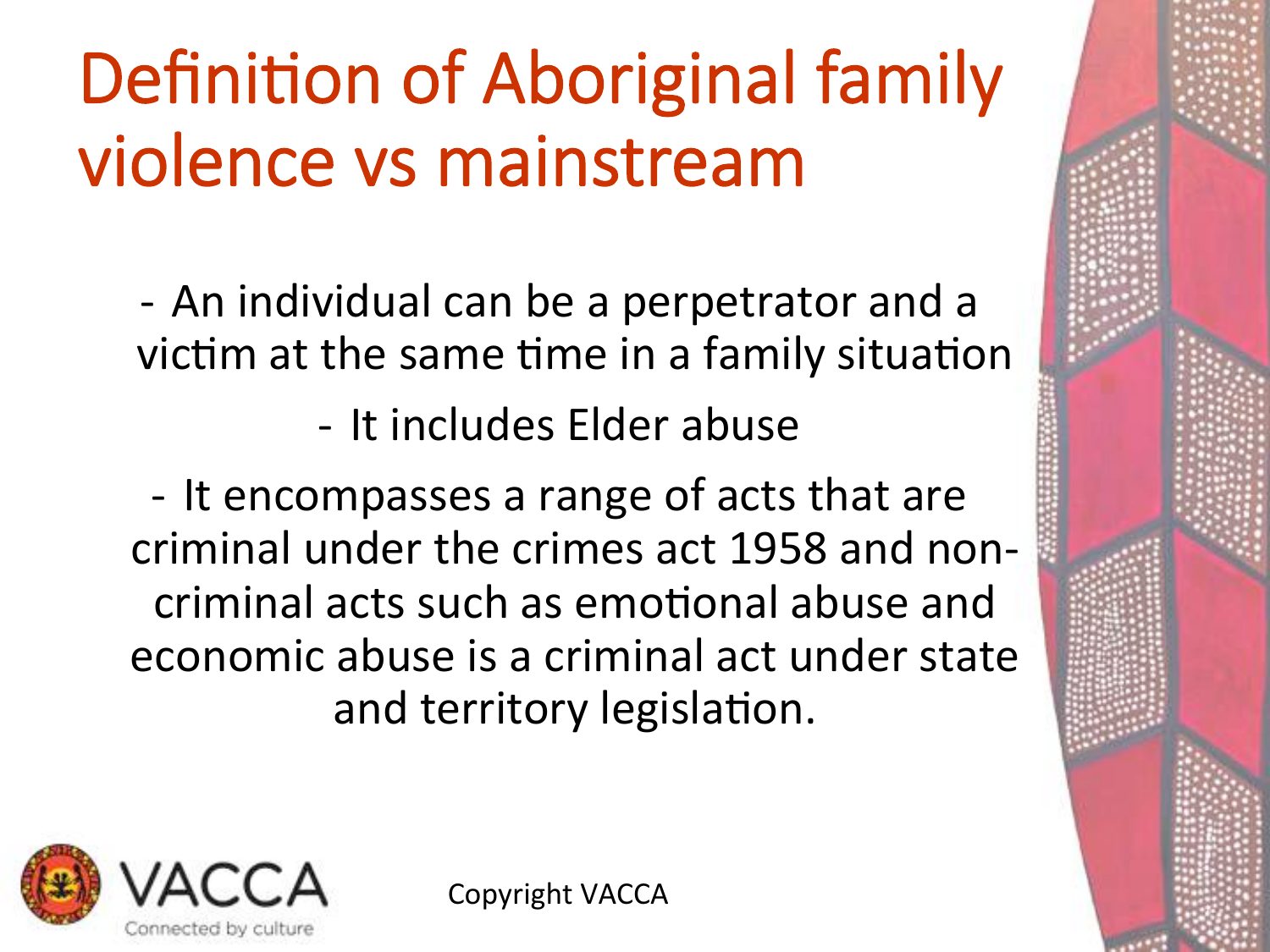### Aboriginal Family violence Facts and stats

The following are some of the main trends that emerge from existing family violence data:

- Family violence disproportionately affects women and children, and the majority of perpetrators are men.
- Female victims are more likely to be a current or former partner of the perpetrator, while men are more likely to experience violence in different familial relationships-for example, as a son or a sibling.
- Some groups are at greater risk of family violence or experience it at increased rates. This includes Aboriginal and Torres Strait Islander peoples and women with disabilities. These and other groups face particular barriers in seeking and obtaining help; they include people from culturally and linguistically diverse backgrounds and people living in rural, regional or remote areas.



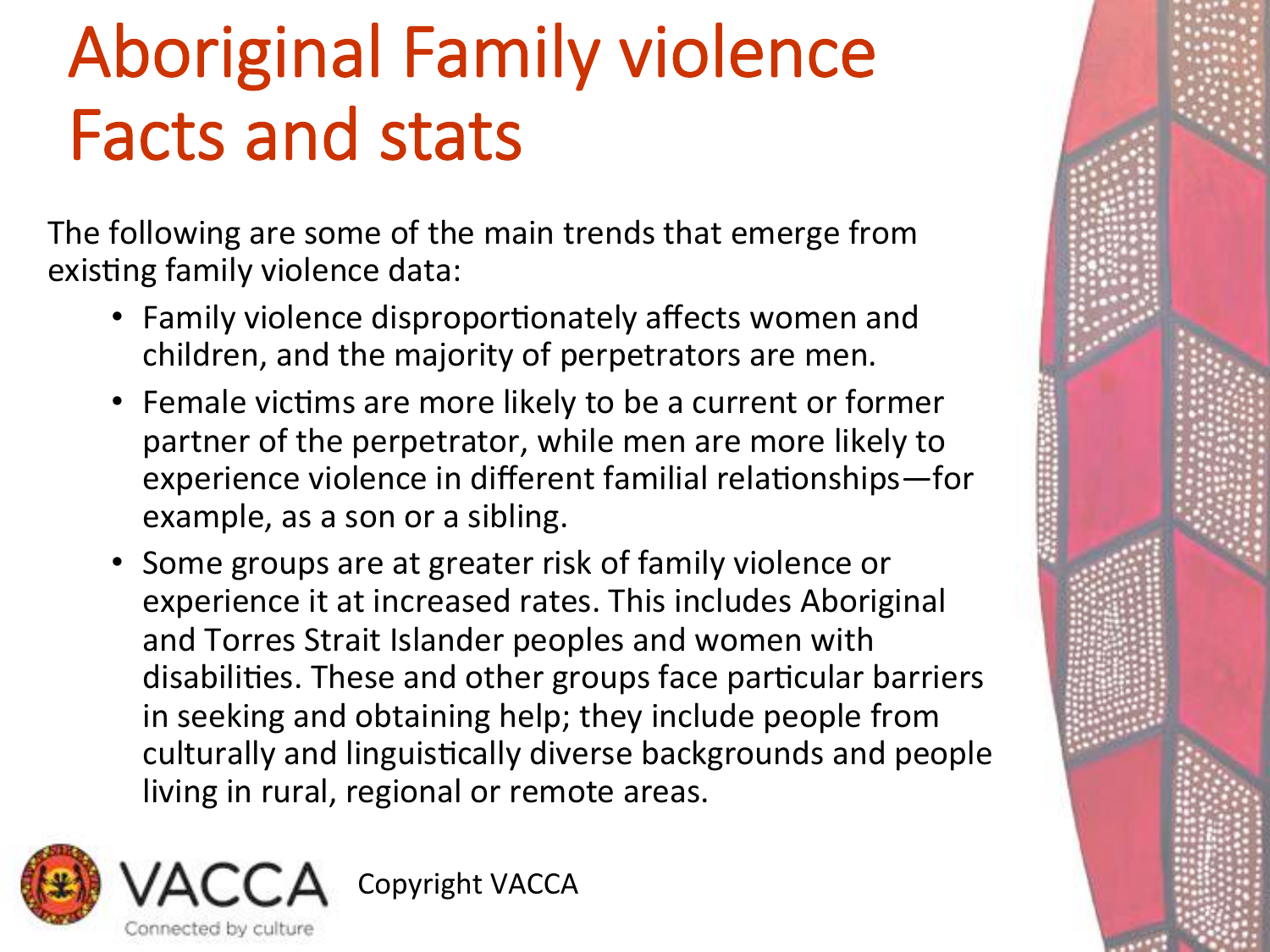# Aboriginal Family violence **National Statistics**

Family violence occurs at higher rates for Indigenous Australians than for non-Indigenous Australians. Family violence within Indigenous communities needs to be understood as both a cause and effect of social disadvantage and intergenerational trauma (ABS 2016).



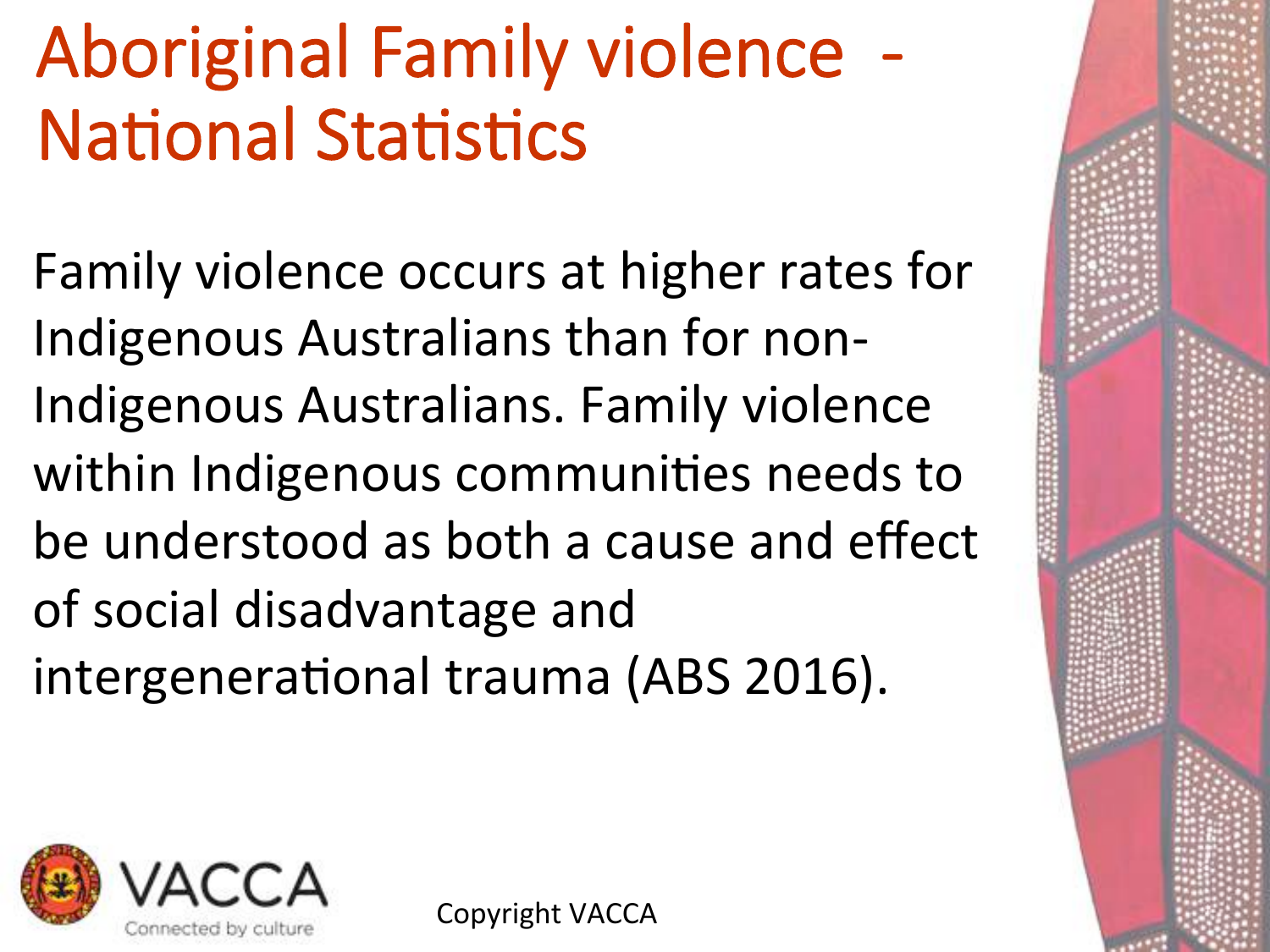## Aboriginal Family violence - **National Statistics**

 $\cdot$ In 2014–15, 1 in 7 (14%) Indigenous women experienced physical violence in the previous year. Of these, about 1 in 4 (28%) reported that their most recent incident was perpetrated by a cohabiting partner (ABS 2016).

•From 2012–13 to 2013–14, 2 in 5 Indigenous homicide victims (41%) were killed by a current or previous partner, twice the rate of non-Indigenous victims (22%) (Bryant & Bricknell 2017).

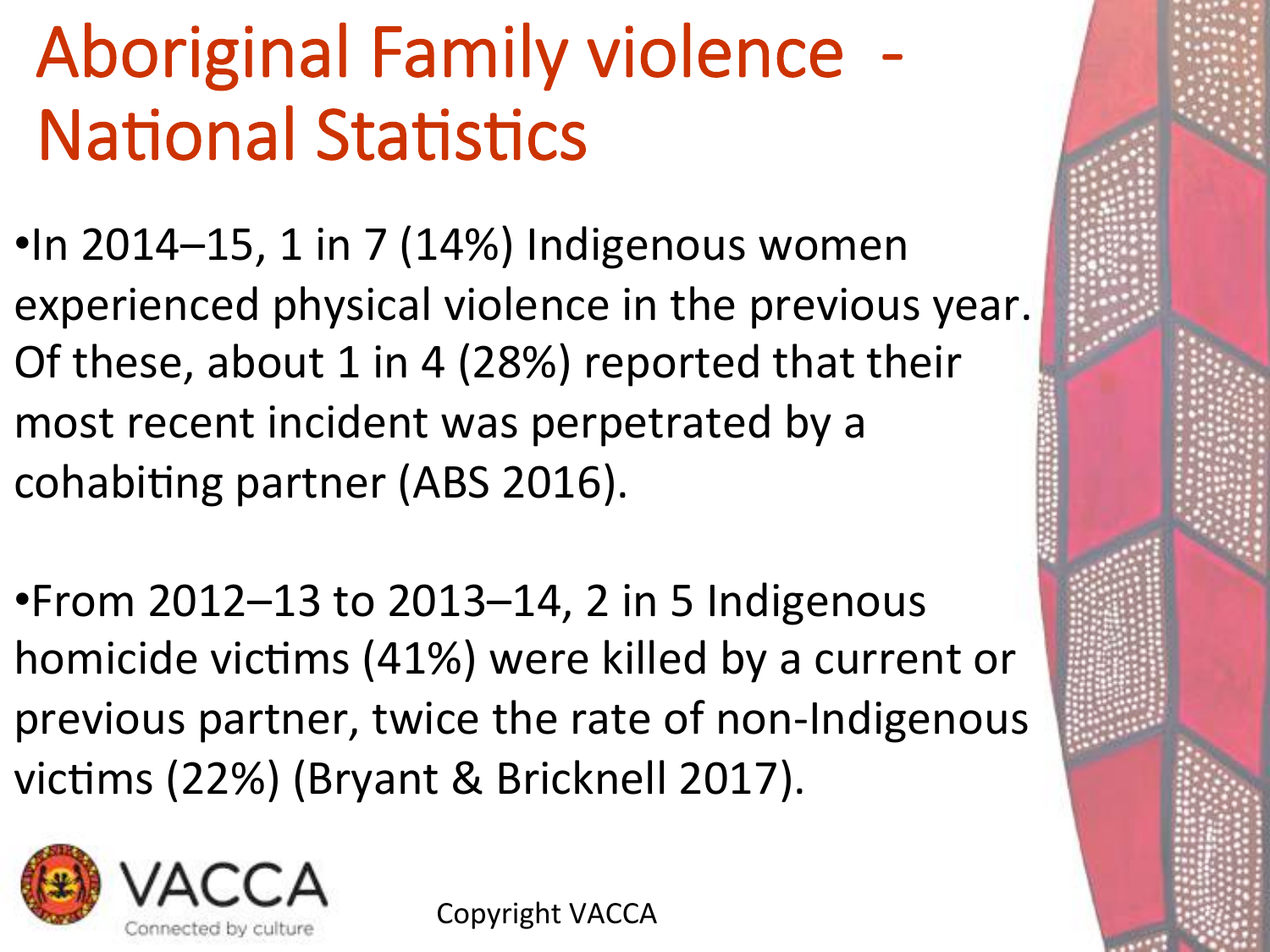Aboriginal Family violence - National Statistics



**Compared with** non-Indigenous **Australians, Indigenous Australians experience:** 



 $2x$ 

the rate of partner homicides

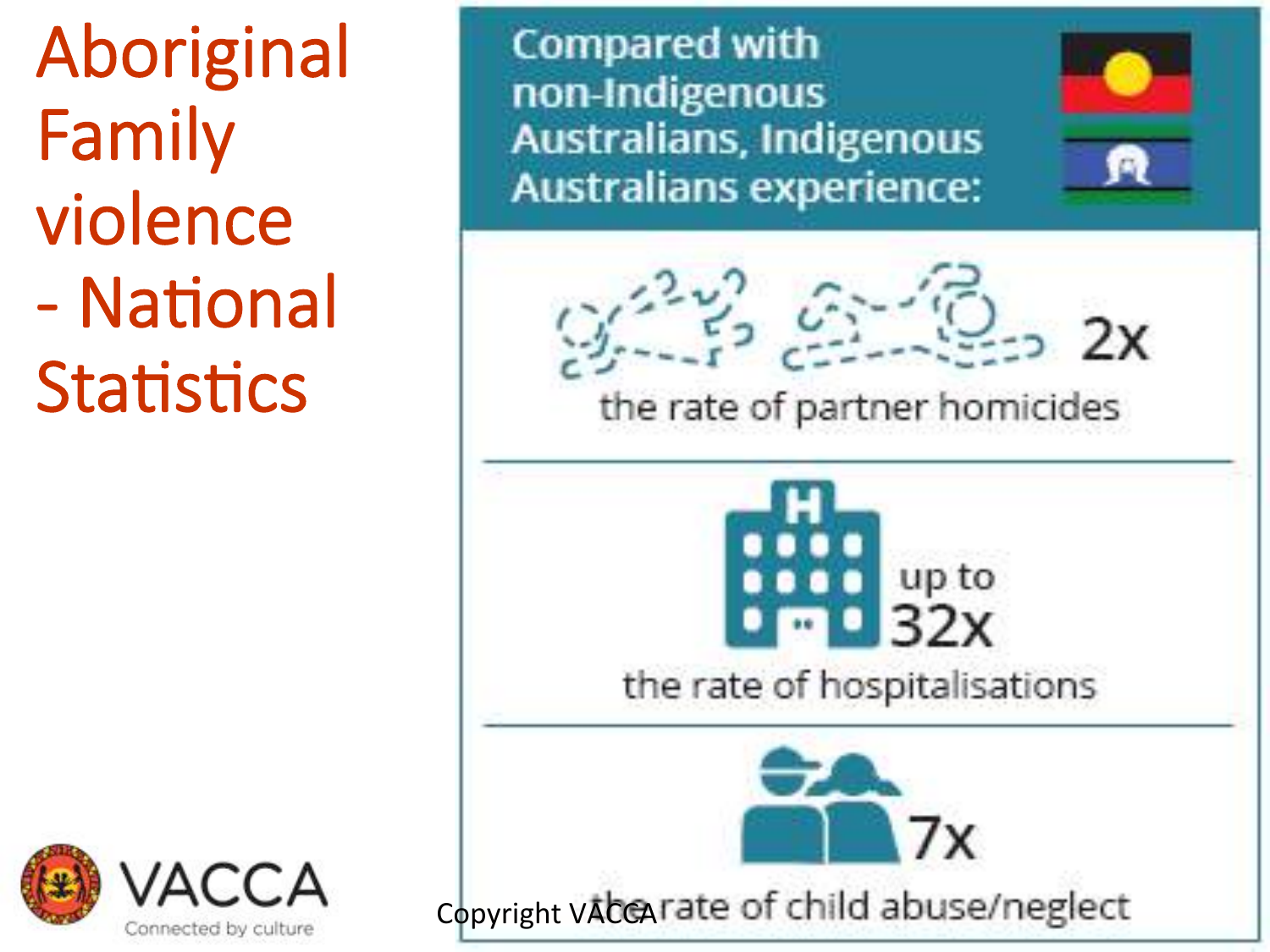### Victorian Aboriginal Family violence



Aboriginal children in out-of-home care



of children had experienced family violence



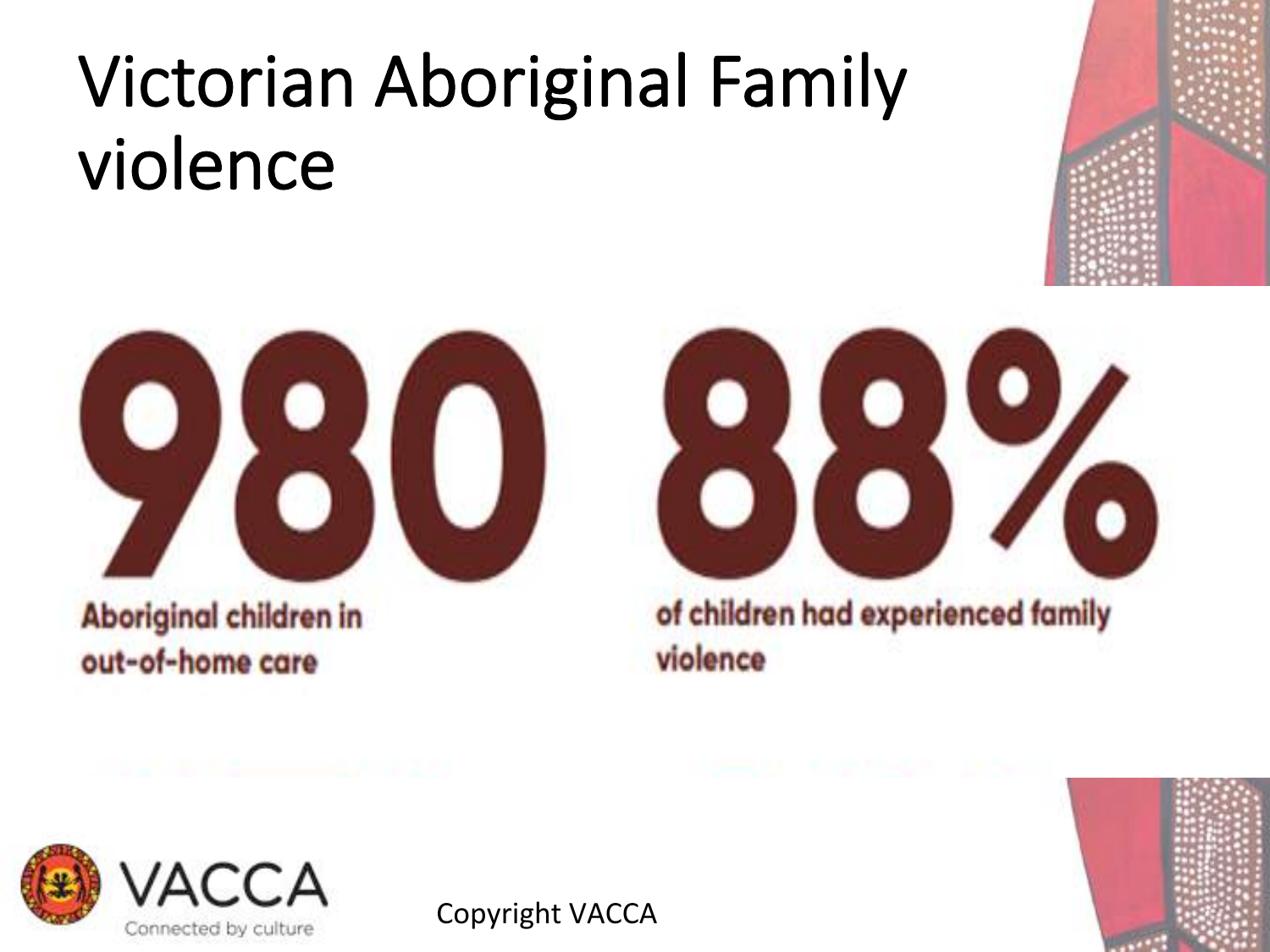#### SELF REFLECTION POINT

Q. Reflecting on the definitions of Aboriginal family violence and the statistics presented how does this impact on your practice in the family violence sector?

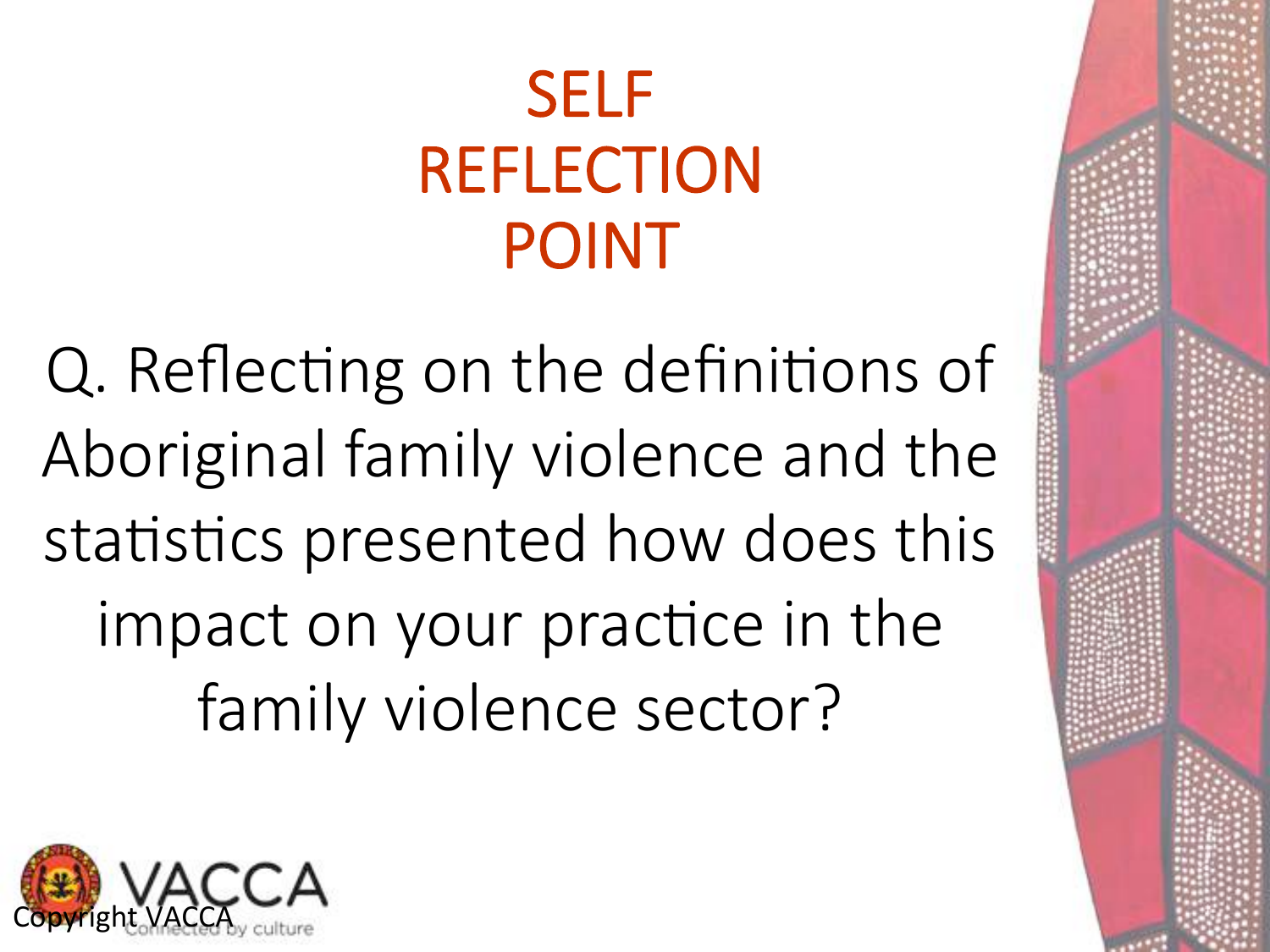# Topic 3. **VACCA's approach to Aboriginal family violence**



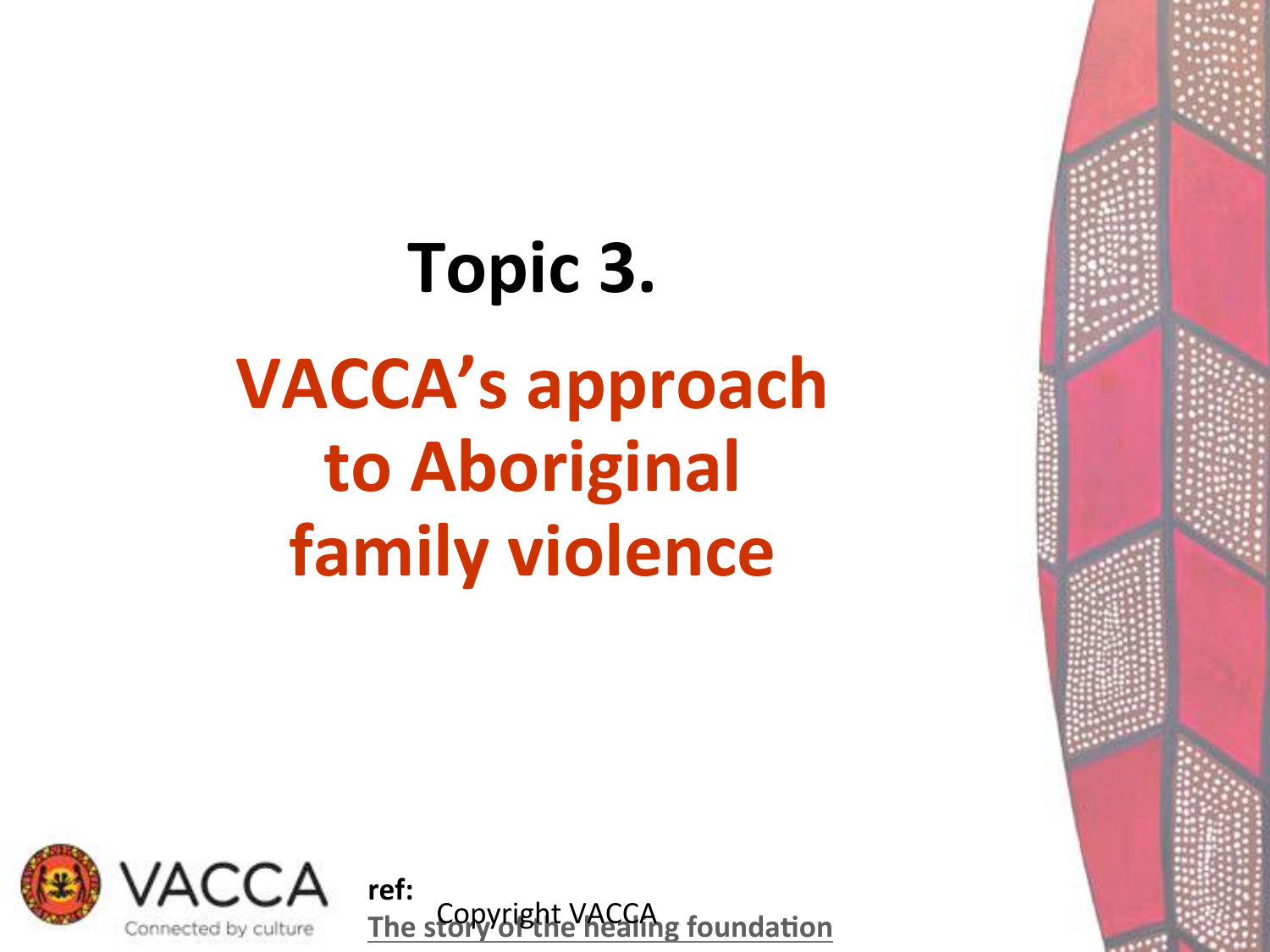# Aboriginal Identification

At the point of first contact, many organisations ask whether a person is Aboriginal or Torres Strait Islander. Such questions allow your organisation to understand who accesses services and are a basis for future service planning. It is important to ask these questions of everyone.

Assuming that a person is not an Aboriginal person based on their appearance is both disrespectful and inaccurate.

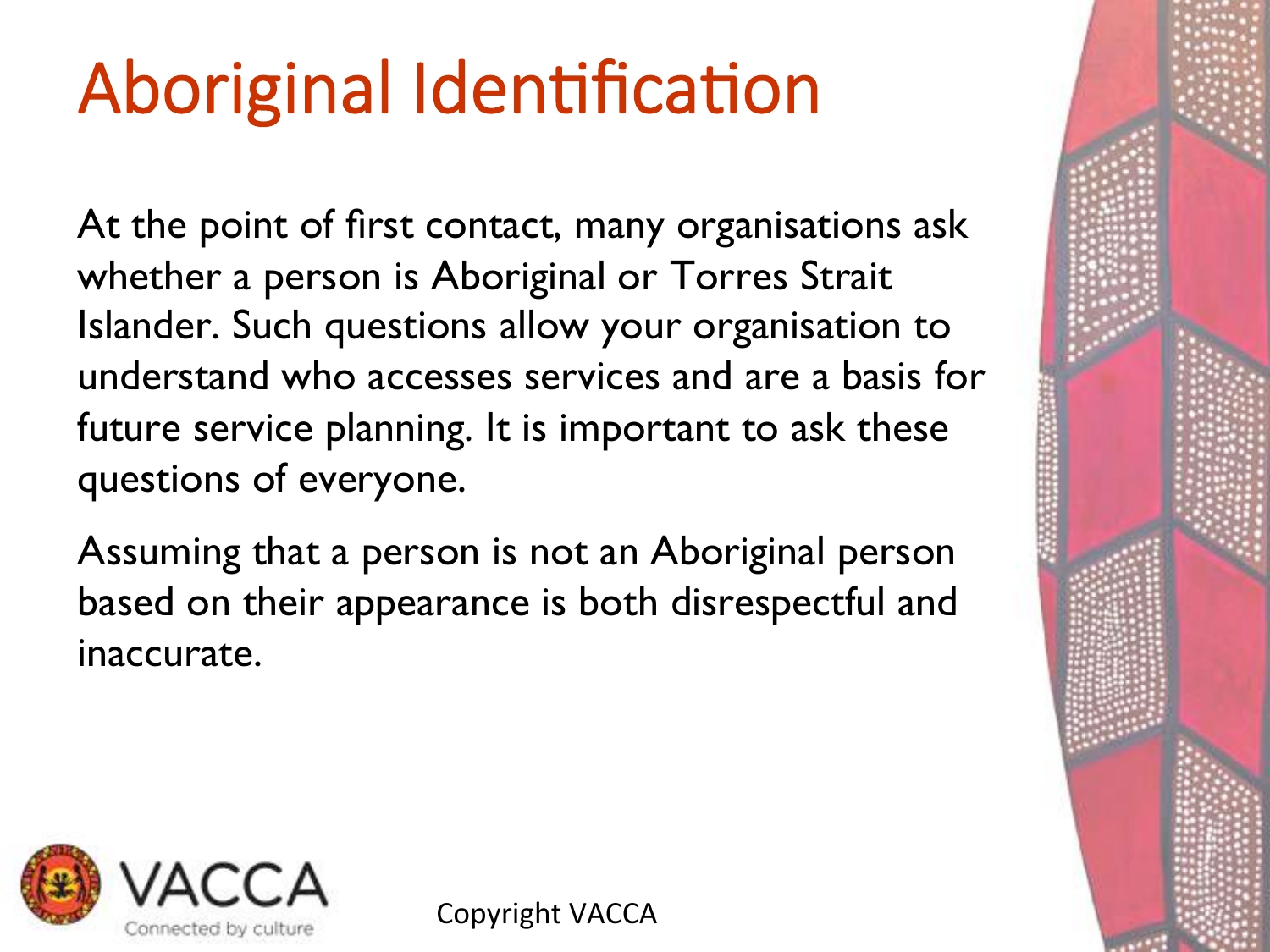Culture has been variously defined as:

- the integrated pattern of human knowledge, belief, and behavior that depends upon our capacity for learning and transmitting knowledge to succeeding generations
- the customary beliefs, social forms, and material traits of a racial, religious, or social group
- the set of shared attitudes, values, goals, and practices that characterizes a system, company or corporation and

one group or people's preferred way of neeting their basic human needs. Copyright VACCA Connected by culture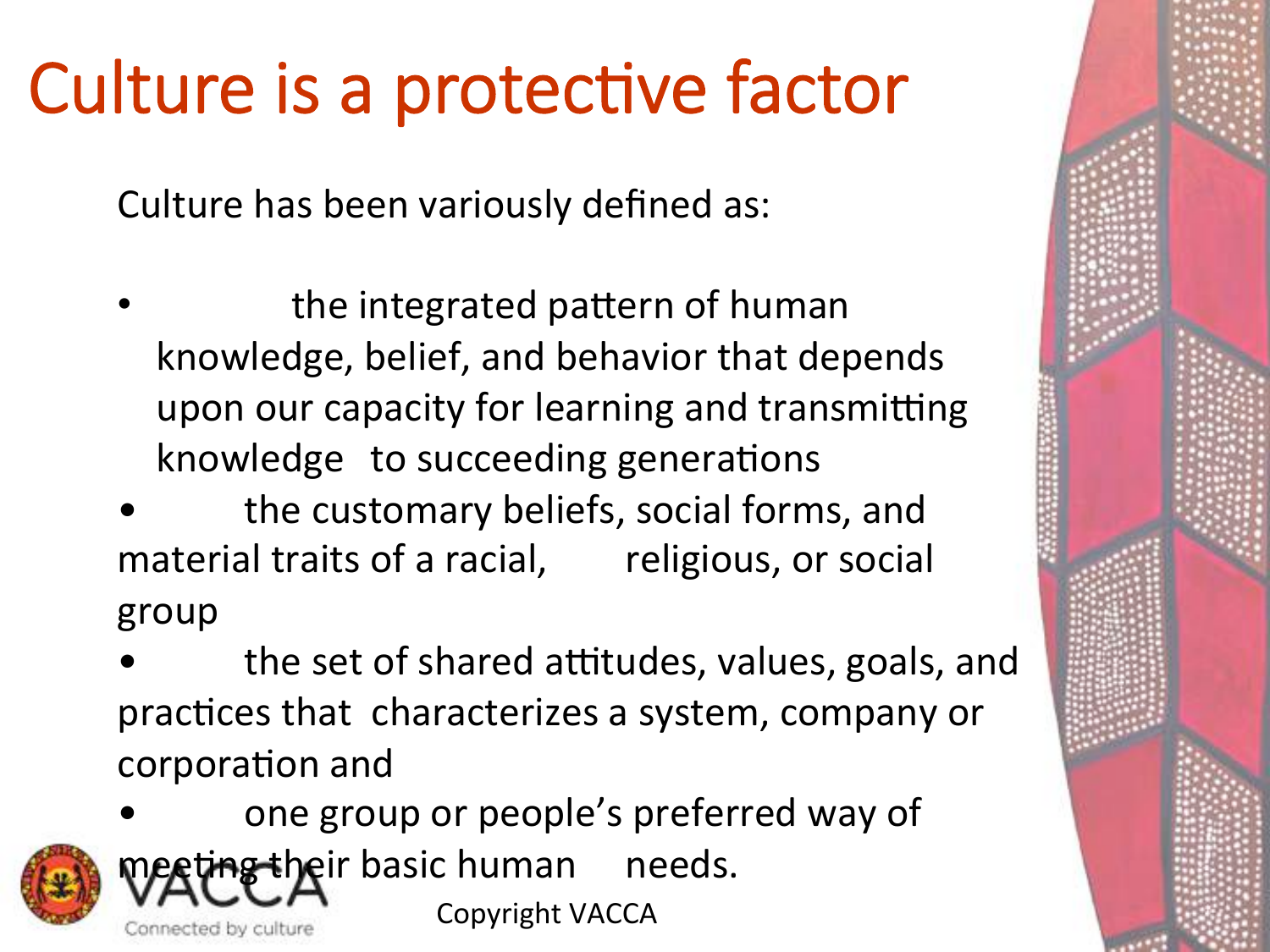Brain research indicates that culture is integral to the development of personal identity and is a significant protective factor and has also demonstrated positive changes as an outcome of continuous and consistent opportunities to practice culture.

Cultural programs increase the capacity of Aboriginal people to manage their traumatic life experiences and identify the supports and interventions that are most effective. This leads to increased service access and arguably participation in the economy and broader Australian society 

(Pattel, 2007; Poroch, Arabena, Tongs, Larkin, Fisher and Henderson, 2009; Caruna, 2010; Yellow Bird, 2012, COAG, 2012 and Berry, 2013).

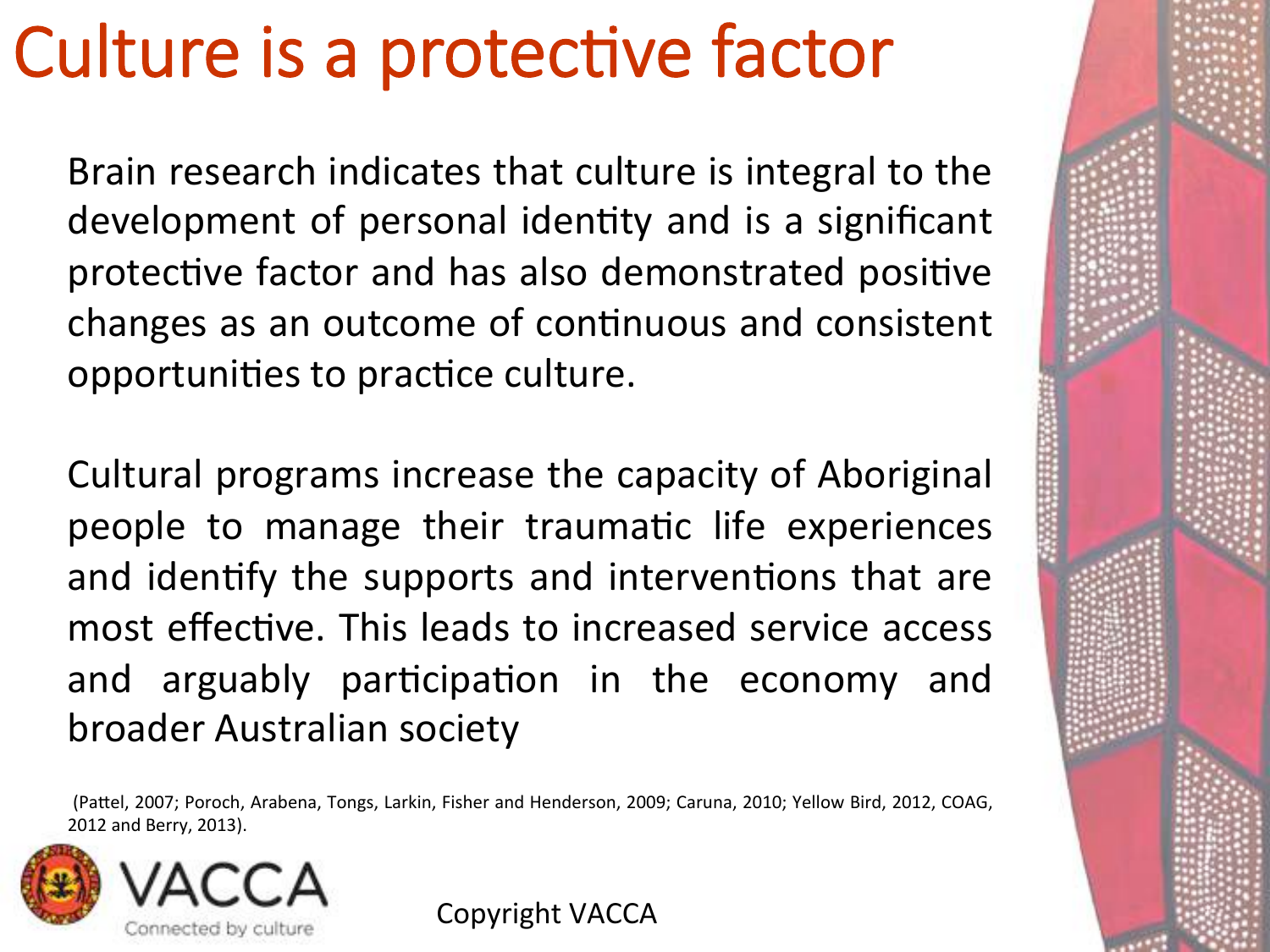The Royal Commission into Institutional Responses to Child Sexual Abuse has released the research report 

Aboriginal and Torres Strait Islander children and child sexual abuse in institutional contexts which suggests strong connection to culture can reduce vulnerability to sexual abuse among Aboriginal and Torres Strait Islander children. 

The report finds that when children are separated from their cultures, they are more likely to be separated from protective factors such as self-esteem, secure attachments and strong social networks, and that culturally appropriate care offers a protective n out-of-home care contexts.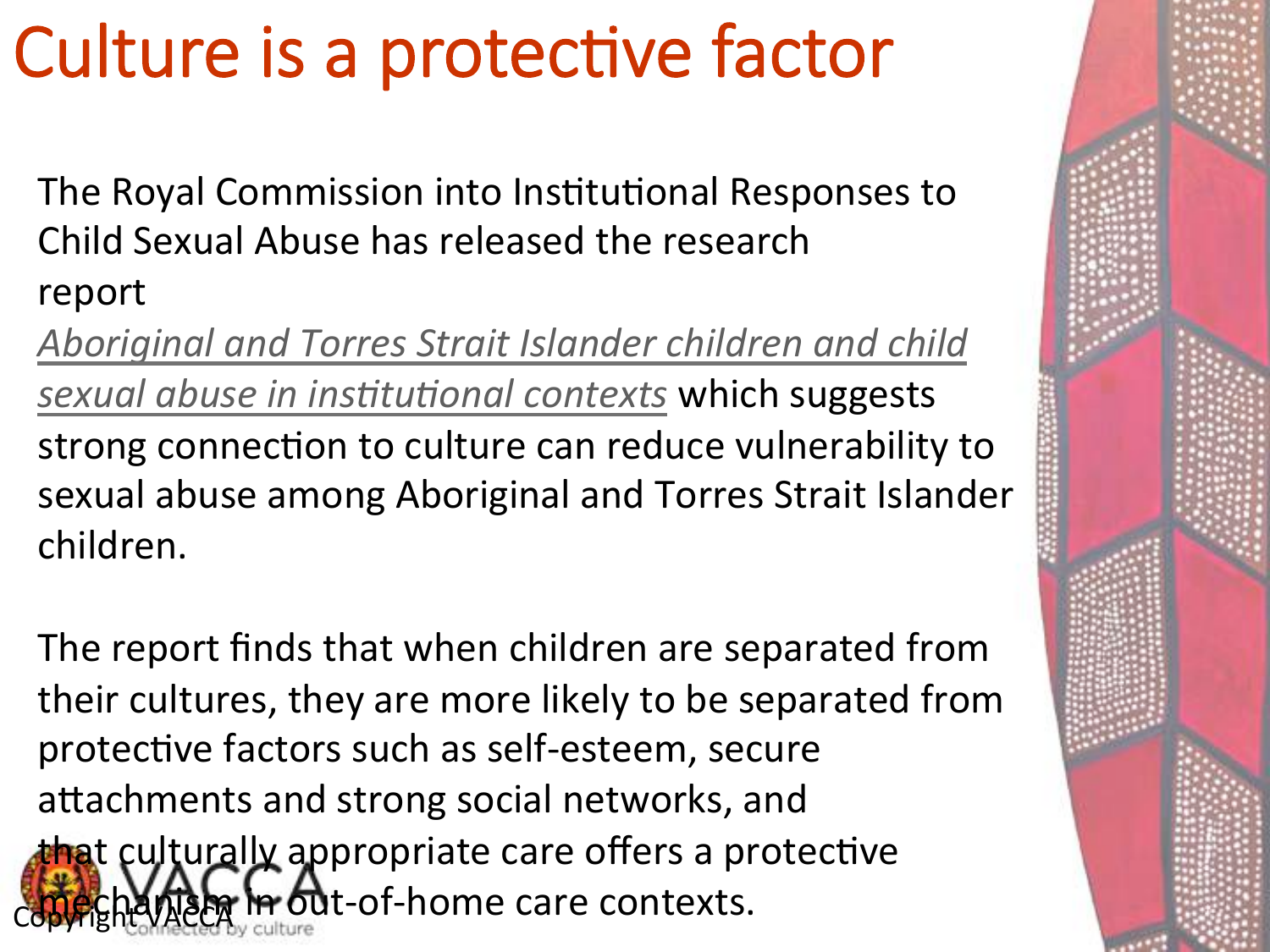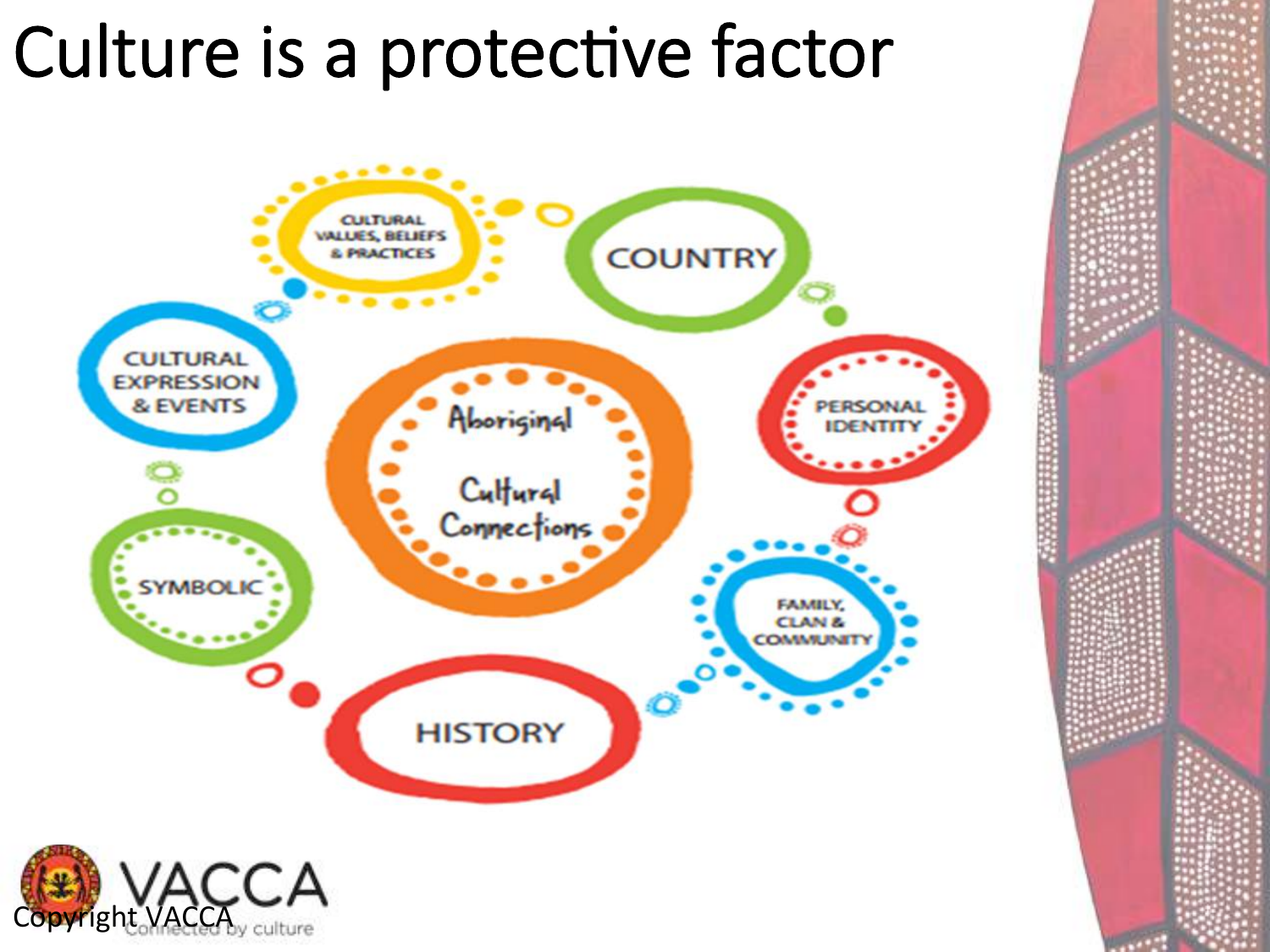# A culturally informed approach

The key cultural elements are that our family violence clients are 

- Culturally safe
- Their cultural rights are respected
- We acknowledge their cultural responsibilities
- We understand their Trauma as an Aboriginal person
- We recognise Aboriginal Culture as a resilience factor

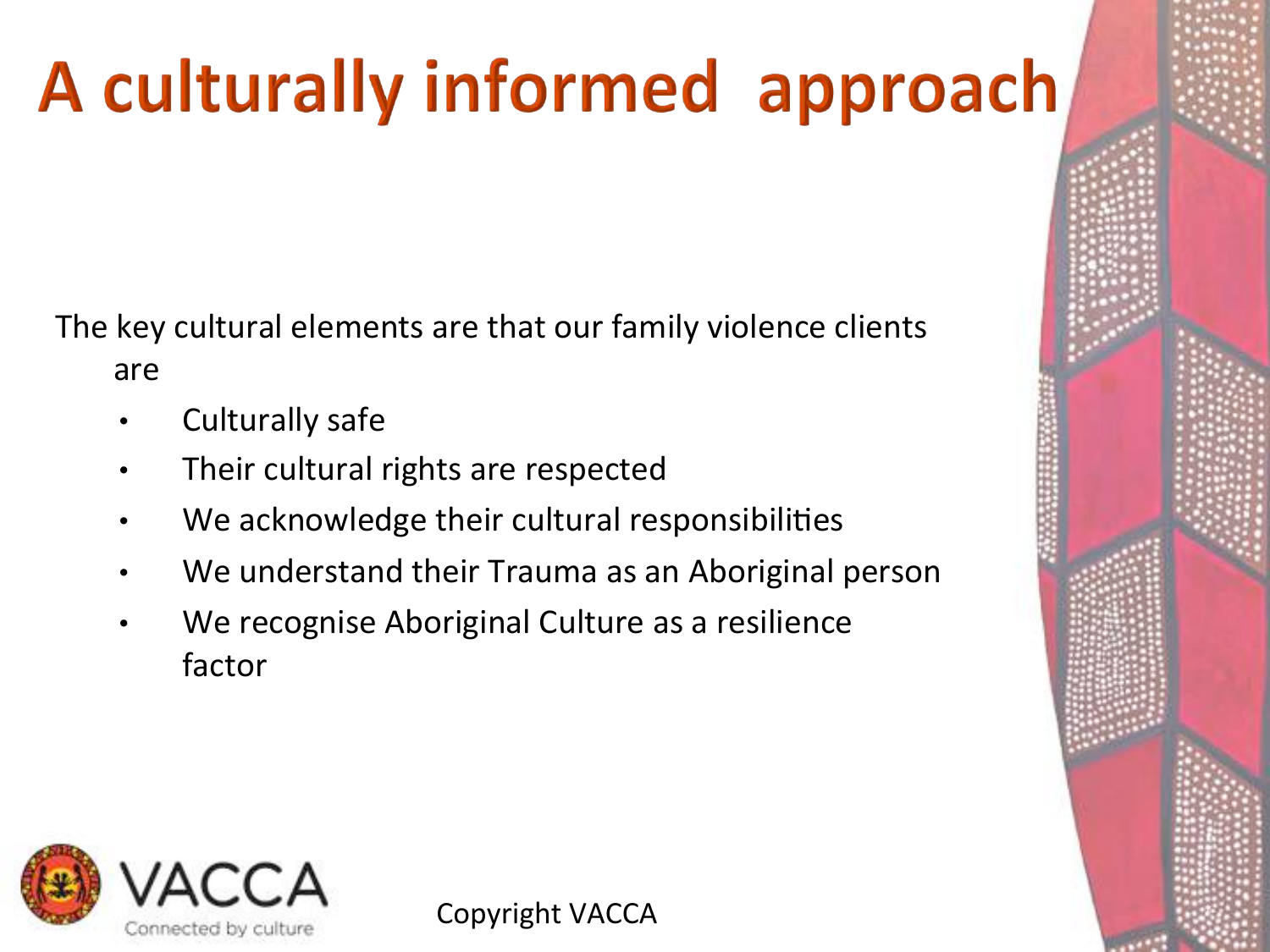#### **Aboriginal Practice Principles**

- Ensuring the safety and wellbeing of women and children affected by violence
- Facilitate the healing of men and families
- Recognising the impact of colonisation on Aboriginal families and communities and the intergenerational impact of violence



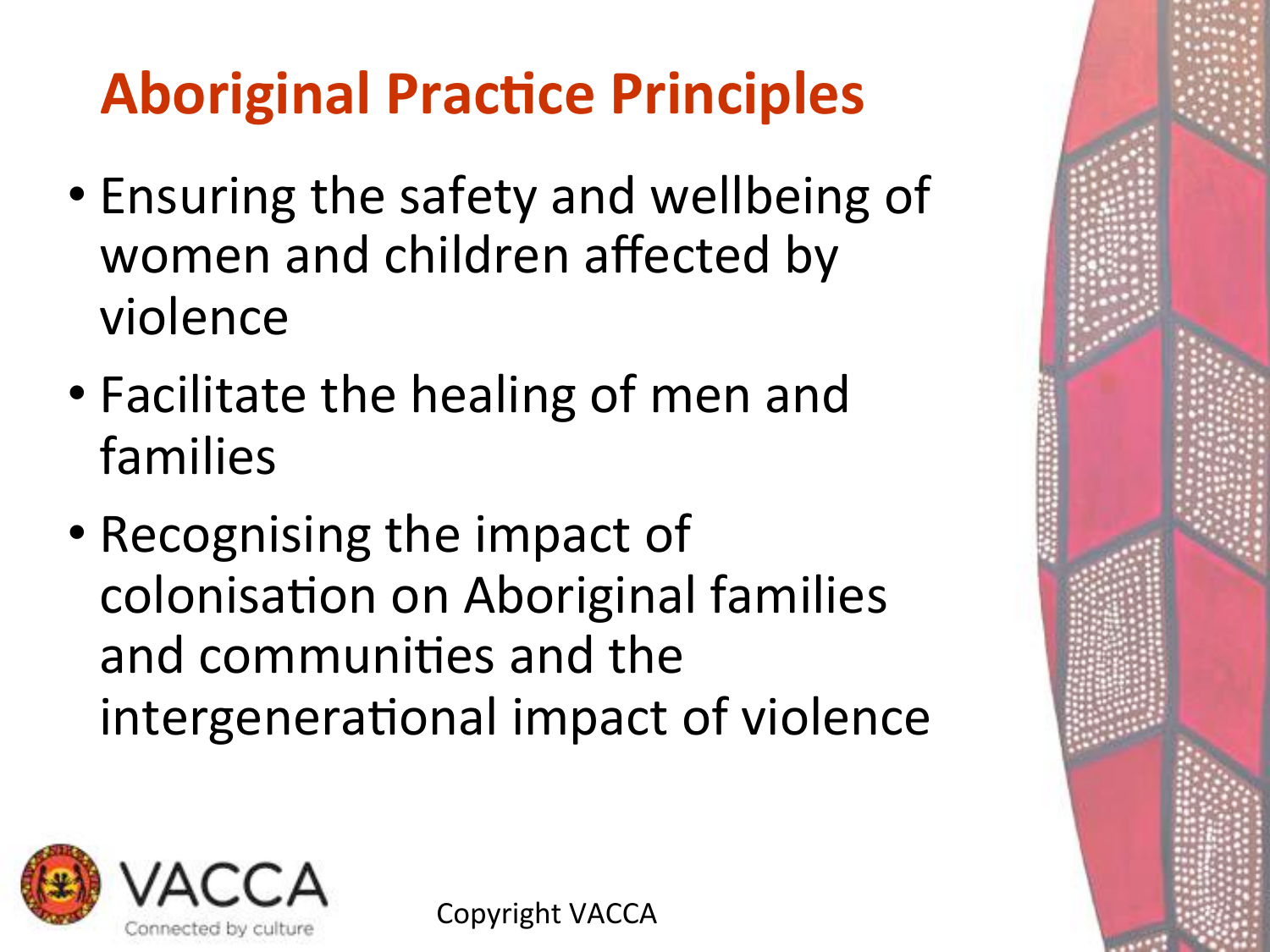#### **Aboriginal Practice Principles**

- Commitment to self determination and client centered service
- Holistic responses to family violence
- Accessible, flexible and culturally safe services
- Enhancing community capacity to prevent and address family violence



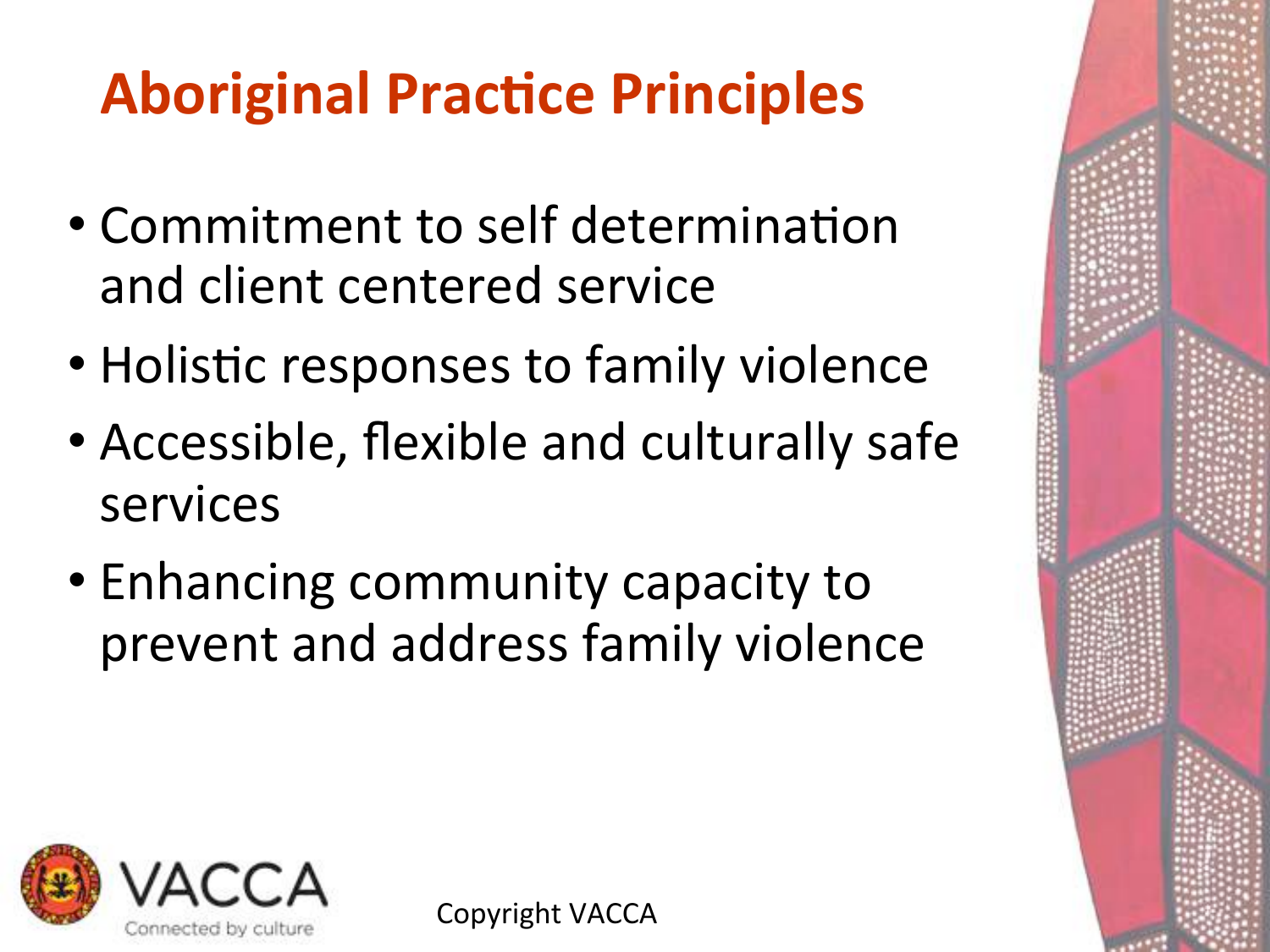#### **Aboriginal Practice Principles**

- Trauma informed practices
- Aboriginal services first
- Understanding that family violence is linked to the continuing experiences of disadvantage, racism, disempowerment and dispossession from land and loss of culture
- Building on the strengths of family and community
- A focus on the strengths of culture for healing and change

ccountable<sub>s</sub>to aur community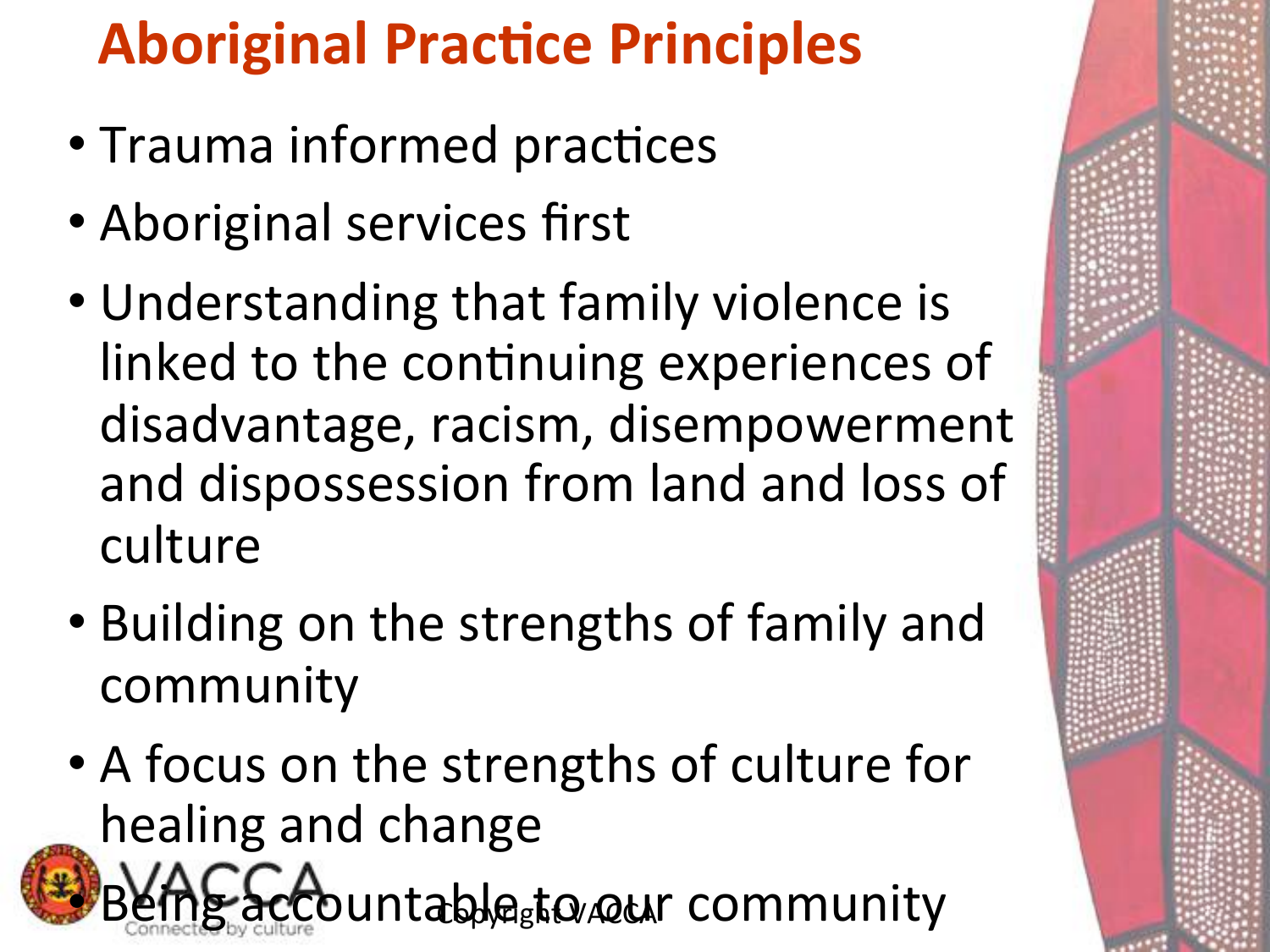#### **Understanding the Aboriginal perspective on Family Violence**

- Most Aboriginal women don't want the relationship to end, they want the violence to stop
- Treating the underlying causes of violence may be a more appropriate way to end the violence than breaking up the family and connections to culture and to community.
- An Aboriginal women's experience of racism often binds her more to her community, including the men of the community
- Family violence may involve more than 1 perpetrator, therefore leaving the violent domestic relationships may not end the violence in her or her children's lives and could actually put them at more risk

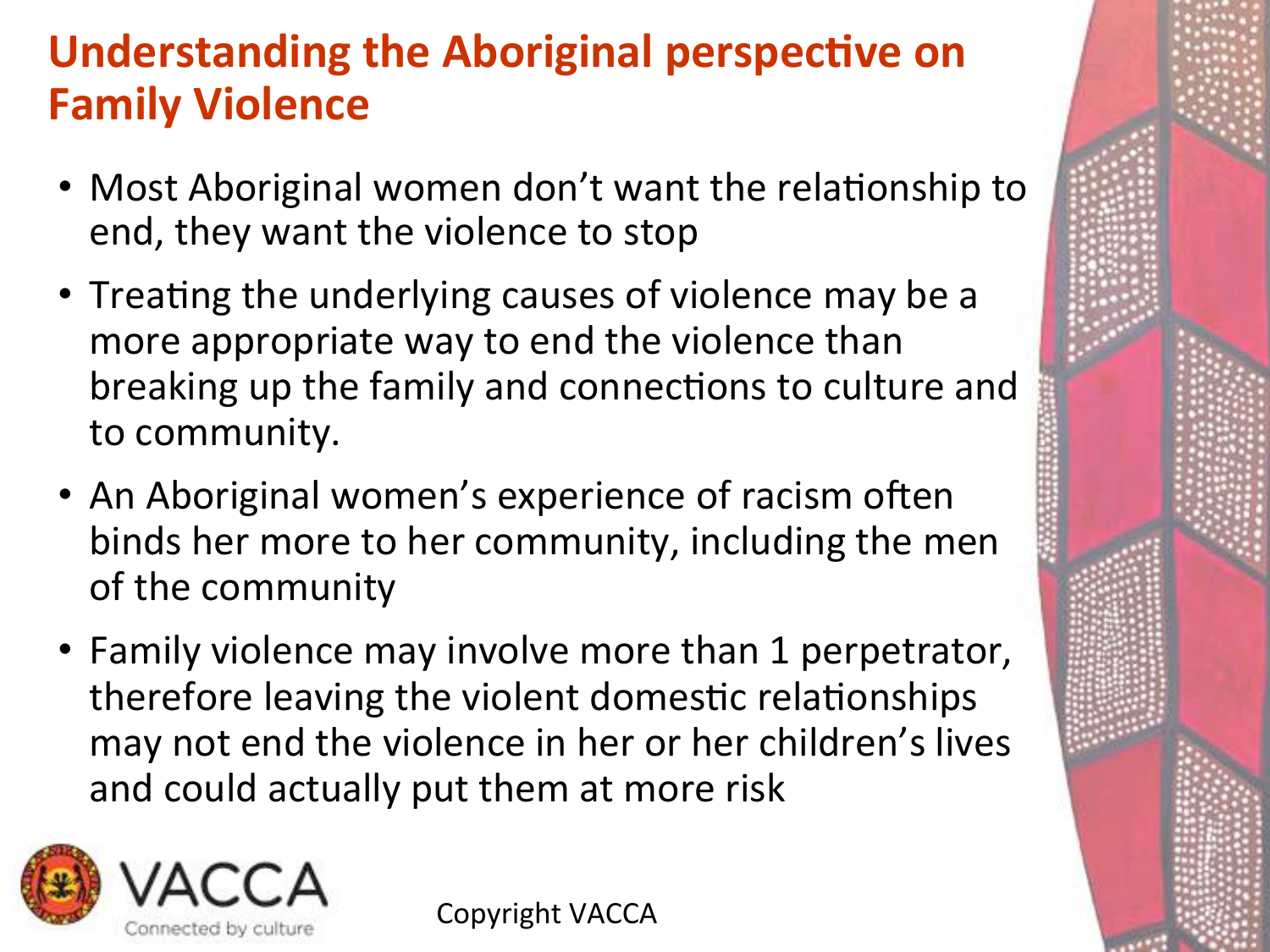#### **Understanding an Aboriginal perspective on Family Violence**

- The high rates of family violence in communities mean that Aboriginal women have become desensitised to violence and the impacts on their children
- Women have fear of being demonised and judged and this can impact on women seeking support
- Due to the high rates of violence in the Aboriginal community, many Aboriginal people believe that violence is just a part of life and is normal
- This knowledge of the community informs our practice principles and our service delivery approach
- All responses must see and understand the woman within the context of her family to be effective and to keep her safe

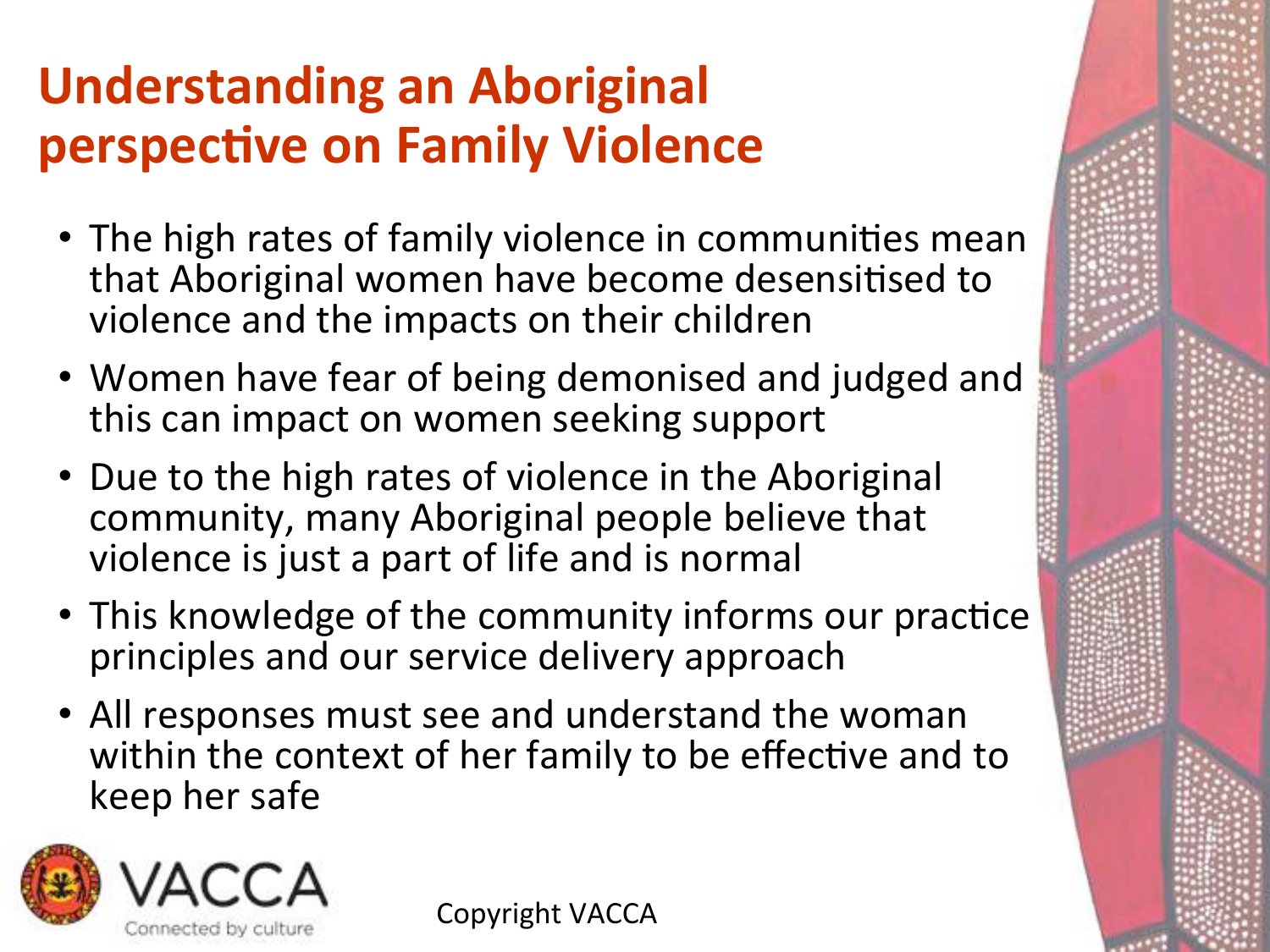#### **VACCA's approach to family violence**

- Listen to the woman and what she wants, we don't dictate to her about what to do, she is the expert in her own life
- Let the women set the pace for making changes and support her in this, this helps to keep her connected to our service
- We explain the consequences that their decisions can have, we don't judge and we don't blame

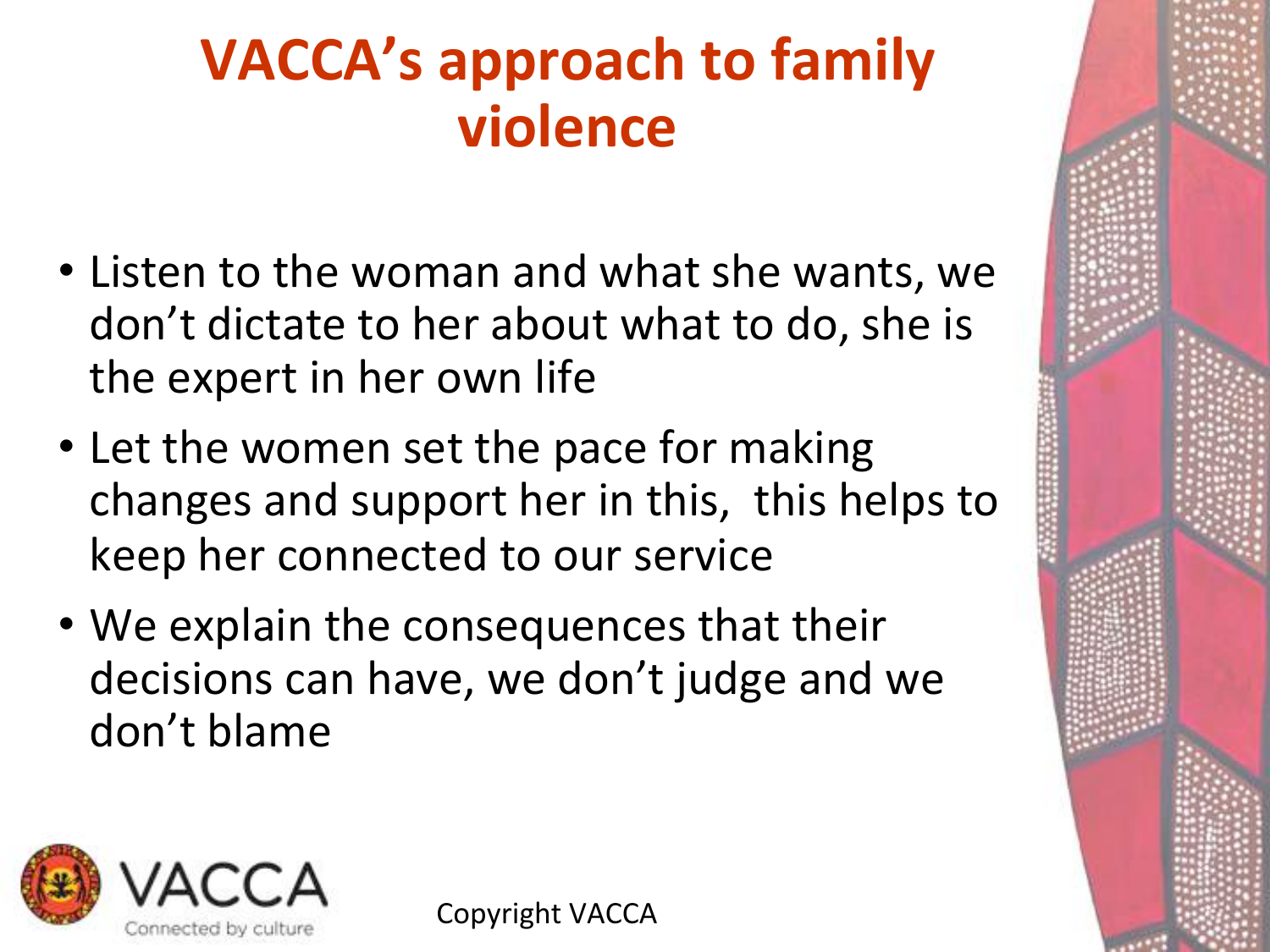#### **VACCA's approach to family violence**

- We understand the context in which family violence occurs allowing us to have an open mind and see their story from a neutral position
- Support women to stay in their relationships if they choose to and safe to do so by giving them options and letting them know what's available to help
- We aim to keep women connected to culture, surrounded by family and within community as these are her protective factors, sending women away erodes these, and can make them and their children more vulnerable and at risk



onnected by cult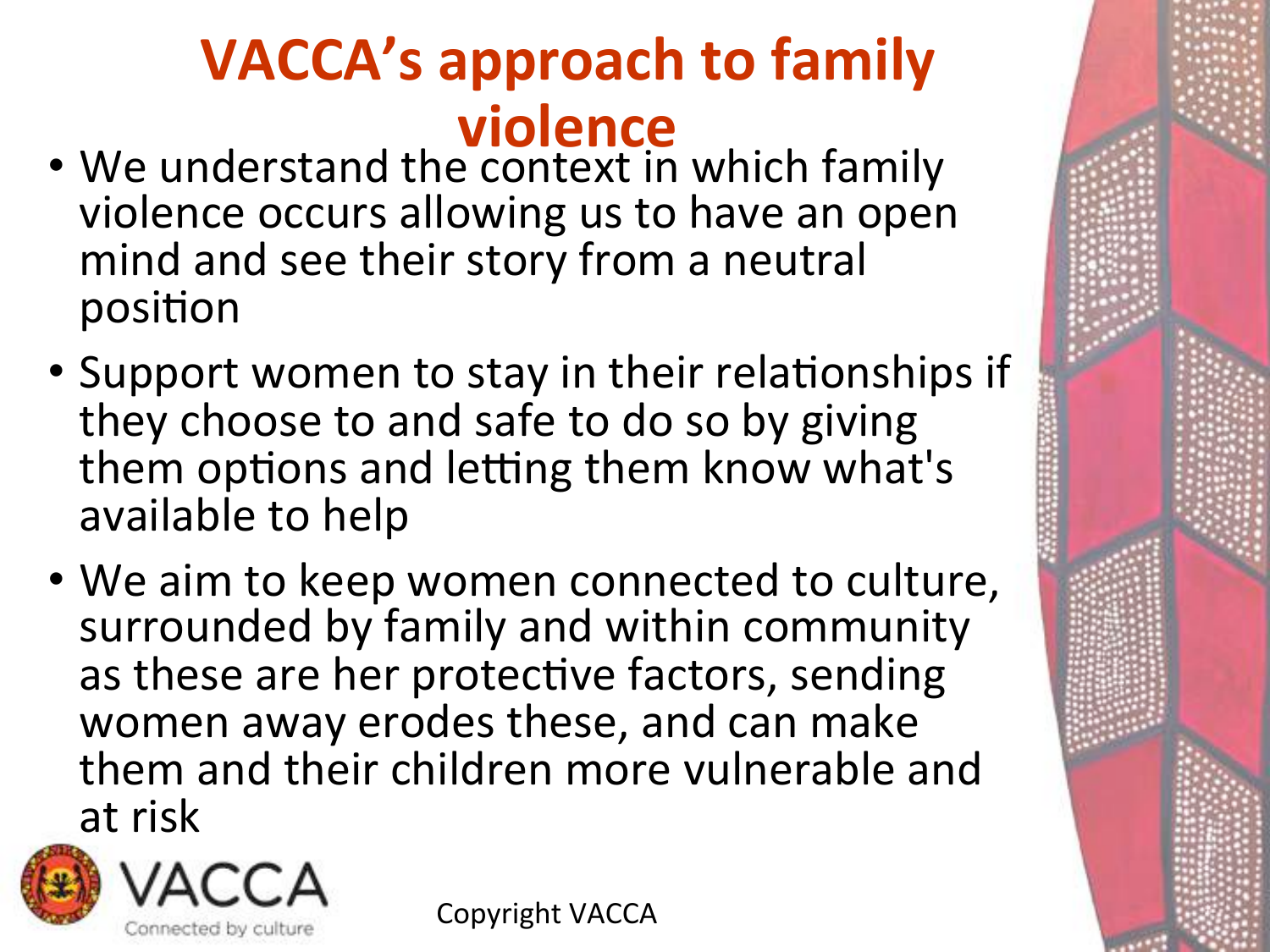#### **VACCA's Approach To Family Violence**

- Help them reconnect with their culture and community through group activities and shared supports with other Aboriginal women
- **Promote their healing by engaging them in activities that promote** culture
- Educating women that violence is not their fault, helping them to focus on their strengths and build their confidence
- We provide case management support to women as long as they need it
- Provide advocacy for women with statutory services
- Support to attend court, and complete the processes for intervention orders
- Develop safety plans that are realistic and practical, (client driven) and giving the clients material aids and tools to follow through with the plan which may include a prepaid mobile phone, phone credit, taxi voucher, train fares, myki cards, petrol vouchers
- Getting family involved to help keep the woman and children safe and supporting the family to do this



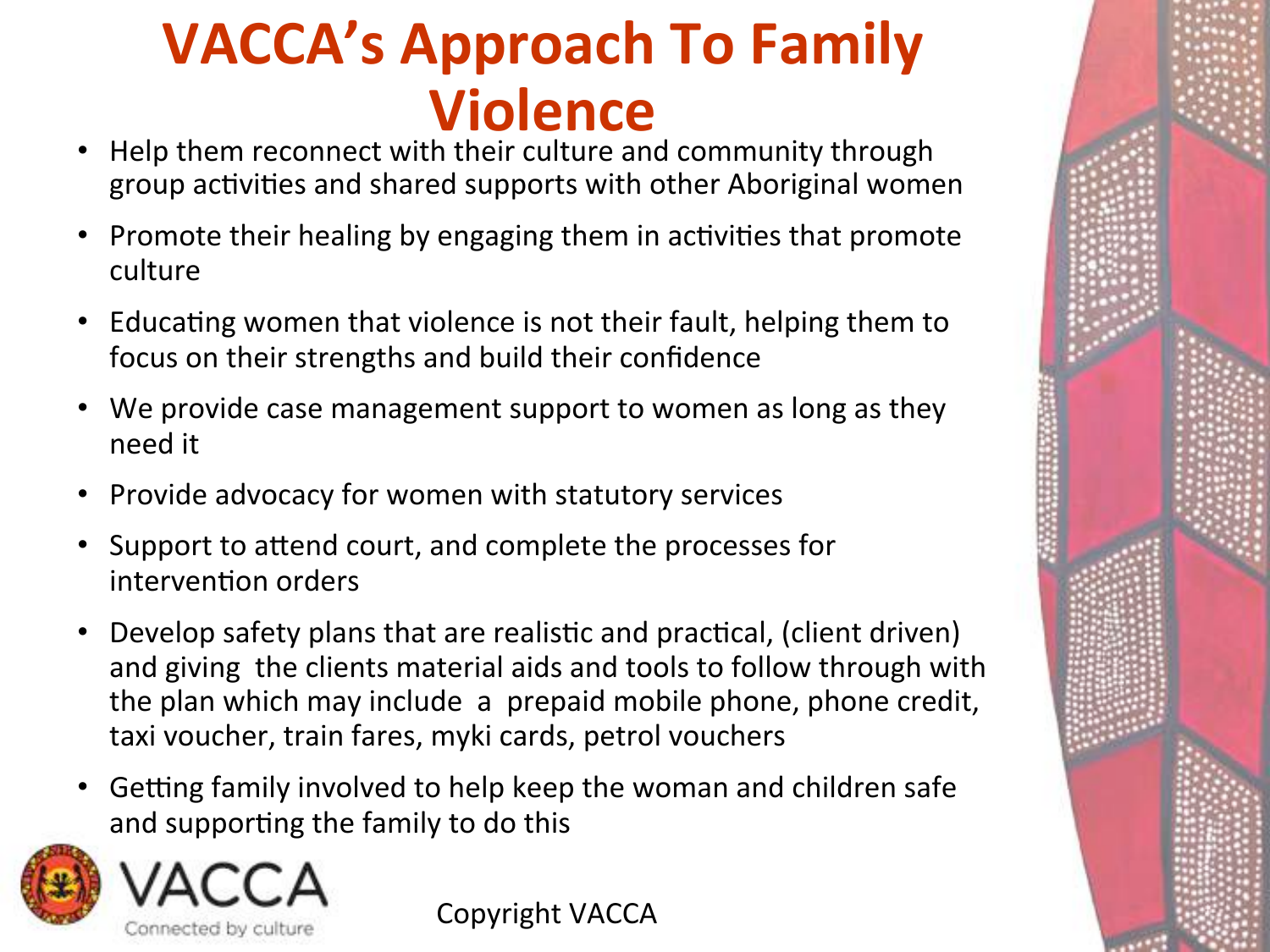#### **VACCA's Approach To Family Violence and working with children**

- VACCA is committed to the safety and wellbeing of at risk and vulnerable children and young people and place the safety of children and young people above all else.
- VACCA aims to provide a sensitive and supportive service to Aboriginal children who have experienced family violence by working with them to increase safety by reducing isolation and building on protective factors such as: respectful relationships, cultural connection, sense of identity and resilience.

Copyright VACCA

• 

onnected by culture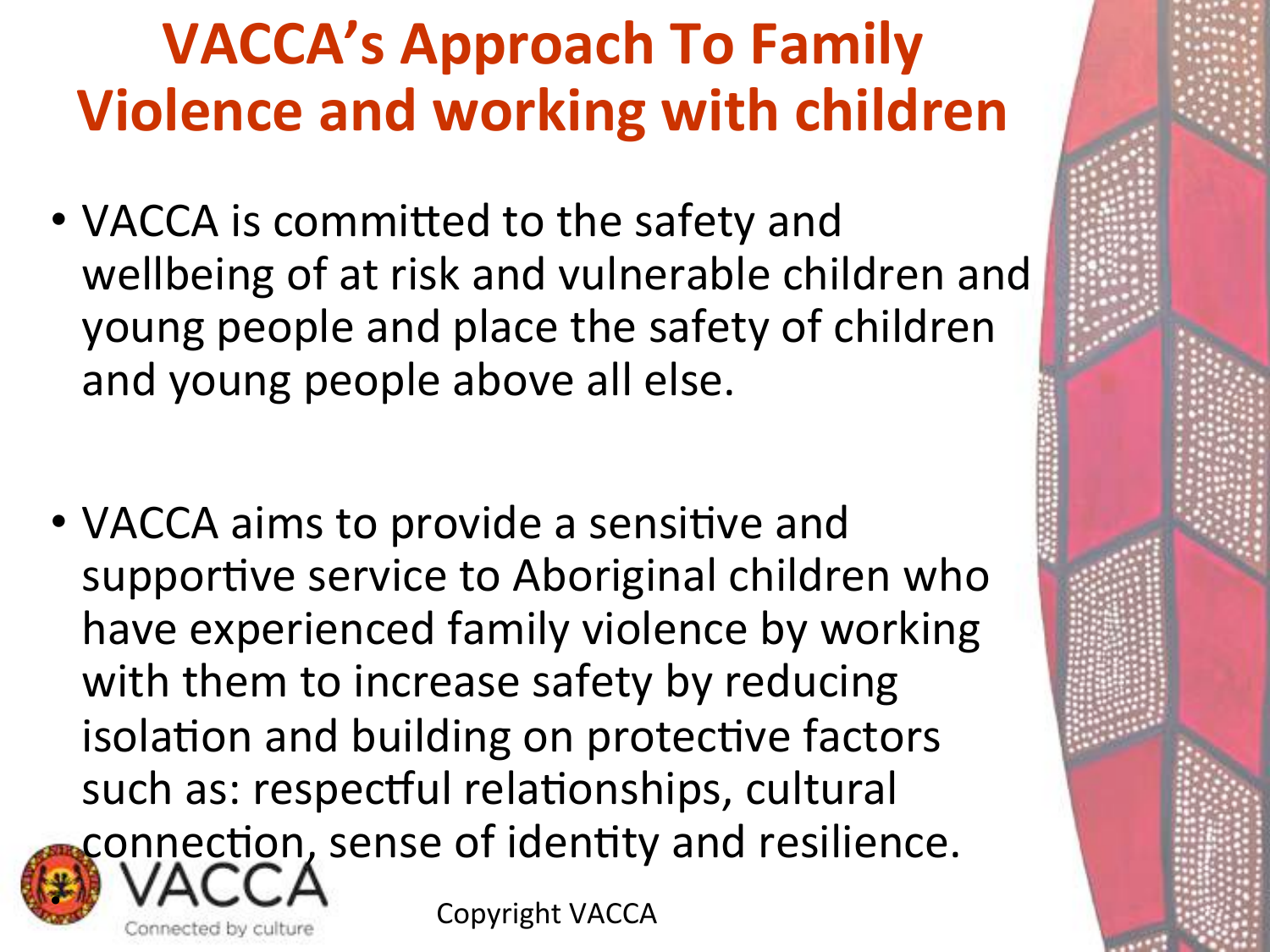#### SELF REFLECTION POINT

Q. Reflecting on VACCA's principles, approaches and practice in working with Aboriginal family violence, what do you and your team resonate with? What would you do differently?

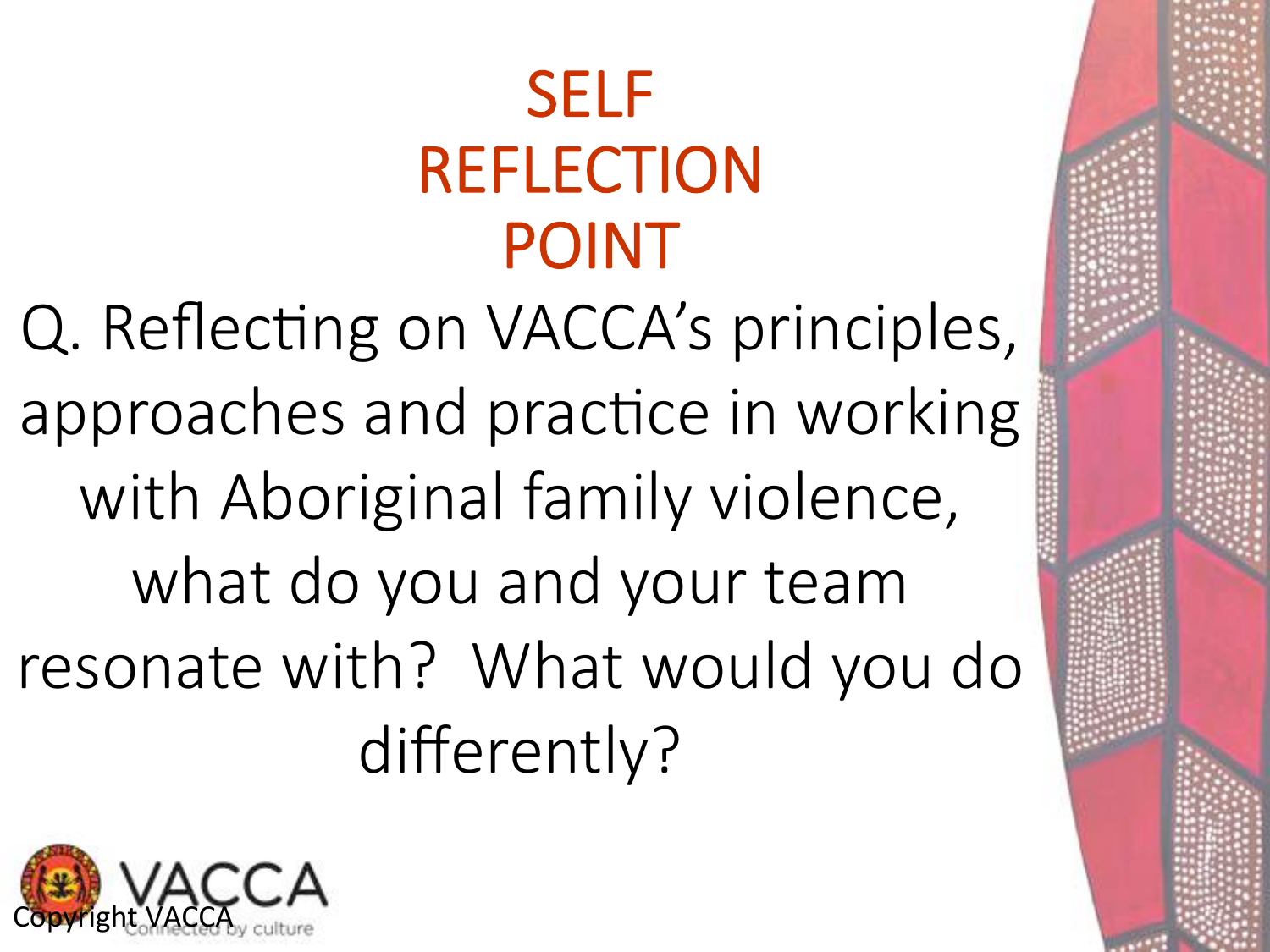# Q&A